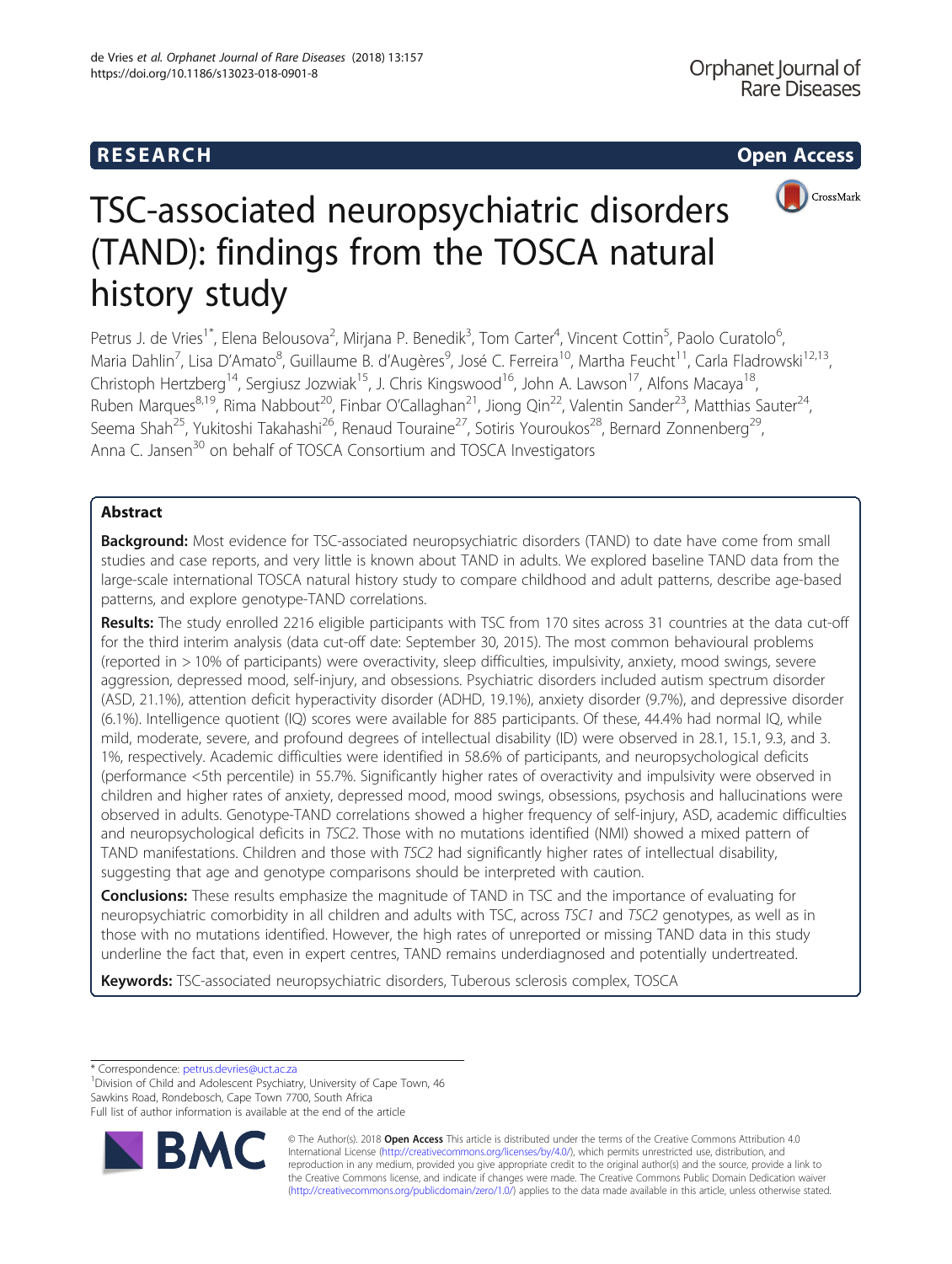## Background

Tuberous sclerosis complex (TSC) is an autosomal dominant genetic disorder characterized by the formation of hamartomas in multiple organ systems with a wide diversity of symptoms and severity across individuals [[1,](#page-11-0) [2](#page-11-0)]. The majority of individuals with TSC have central nervous system involvement with a wide range of structural manifestations, such as cortical tubers, subependymal nodules, and aberrations of gray and white matter as well as high rates of functional manifestations, such as epilepsy, intellectual disability (ID), and behavioural problems [[3](#page-11-0)–[5](#page-11-0)]. The neurological, neuropsychiatric, and renal manifestations represent the greatest burden of disease of all TSC-related manifestations [[3](#page-11-0)].

TSC-associated neuropsychiatric disorders (TAND) is an umbrella term coined by the Neuropsychiatry Panel of the 2012 International Consensus Conference for TSC, and encompasses a range of neuropsychiatric manifestations across various levels of investigation [\[2,](#page-11-0) [3,](#page-11-0) [5](#page-11-0)]. These include the behavioural level (observed behaviours such as sleep problems or aggressive behaviours), the psychiatric level (DSM/ICD defined psychiatric disorders such as autism spectrum disorders [ASD] or attention deficit hyperactivity disorder [ADHD]), the intellectual level (intellectual ability as defined by intelligence quotient [IQ]-type tests), the academic level (learning disorders, e.g., reading or mathematics difficulties), and the psychosocial level (e.g., self-esteem, family difficulties) [[3,](#page-11-0) [5](#page-11-0), [6](#page-11-0)]. TAND represent a significant burden of disease and have a major impact on quality of life of individuals with TSC and their families, given their impact on education, employment, and social life of patients and their family [[3,](#page-11-0) [5\]](#page-11-0).

The rate and pattern of TAND vary greatly among patients with TSC  $[3, 5, 7-11]$  $[3, 5, 7-11]$  $[3, 5, 7-11]$  $[3, 5, 7-11]$  $[3, 5, 7-11]$  $[3, 5, 7-11]$  $[3, 5, 7-11]$  $[3, 5, 7-11]$  $[3, 5, 7-11]$ . Overall, about 90% of individuals with TSC exhibit TAND features to some extent during their lifetime, with ASD and ID reported in up to 50% of individuals [[3,](#page-11-0) [5](#page-11-0), [6\]](#page-11-0). Results show differential rates in those with and without ID [[12\]](#page-11-0). However, even individuals with normal intellectual abilities are at risk of developing TAND manifestations, particularly in the academic, neuropsychological, and psychosocial domains [[8\]](#page-11-0). Despite the high rates of TAND, a 2010 survey of members of the Tuberous Sclerosis Association in the United Kingdom indicated that only 20% of individuals with TSC had ever received any assessment or treatment for TAND, suggesting a large assessment and treatment gap [[5,](#page-11-0) [6](#page-11-0), [12,](#page-11-0) [13](#page-11-0)]. It is important to acknowledge that the majority of evidence for rates and patterns of TAND to date have come from relatively small studies and case reports. The largest published studies to date have included a few hundred participants [\[10](#page-11-0), [12,](#page-11-0) [14\]](#page-11-0). Furthermore, very little TAND data are available about adults with TSC [\[15](#page-11-0)] or about the age-based pattern of TAND.

The underlying aetiology of TAND is likely to be combinatorial and multifactorial [\[16](#page-11-0)]. There is evidence that the genetic aberrations of TSC may be sufficient to cause TAND manifestations, [[16,](#page-11-0) [17](#page-11-0)] with combinatorial and interactive contribution from functional and structural factors  $[16–22]$  $[16–22]$  $[16–22]$  $[16–22]$  $[16–22]$ . Individuals with *TSC2* mutations have been reported to have a greater likelihood of ID than those with *TSC1*,  $[23-26]$  $[23-26]$  $[23-26]$  $[23-26]$  but both *TSC1* and *TSC2* mutations have been associated with the full range of intellectual ability from high IQ to profound ID [\[25](#page-11-0), [26](#page-11-0)]. Individuals with no mutation identified (NMI) after genetic testing have typically been described to have ID profiles between those with  $TSC1$  and  $TSC2$  [\[23](#page-11-0)–[26\]](#page-11-0). These studies have also been based on relatively small samples and no study to date has examined other aspects of TAND in relation to genotype.

The largest natural history study of TSC to date – the TOSCA (TuberOus SClerosis registry to increase disease Awareness) study is a multi-centre, international disease registry designed with the aim of providing deeper insights into the manifestations of TSC and its management [[27](#page-11-0), [28](#page-11-0)]. In a previous publication outlining baseline findings from the TOSCA cohort of 2093 individuals, we presented topline findings of TAND features in the largest TSC cohort reported globally to date [\[28\]](#page-11-0). Results showed that ID was observed in 54% of the evaluated participants and suggested that psychiatric disorders were typically diagnosed late. We also identified significant non-reported or missing data, which suggested that even in expert TSC centres around the globe, TAND may be underdiagnosed and therefore under-treated [\[28](#page-11-0)].

Here, we performed a detailed exploration of the largest TAND dataset to date using TOSCA baseline data of all the patients enrolled at the cut-off of September 30, 2015, with the specific aim of comparing childhood and adult TAND profiles, describing the age-related pattern of TAND, and examining TAND in relation to genotype.

## Methods

A detailed description of the methods of the TOSCA registry has been provided previously [\[27](#page-11-0)]. In short, individuals of any age with a documented visit for TSC before 12 months of enrollment or newly diagnosed with TSC were included in the study between August 2012 and August 2014.

Information on participant demography, family history, genotype, vital signs, prenatal history, clinical features of TSC across all organ systems, comorbidities, and rare manifestations were collected, both retrospectively and prospectively at baseline and annually thereafter for up to 5 years. Given that this was a natural history study, participants were followed up based on clinical need, and no clinical, laboratory or formal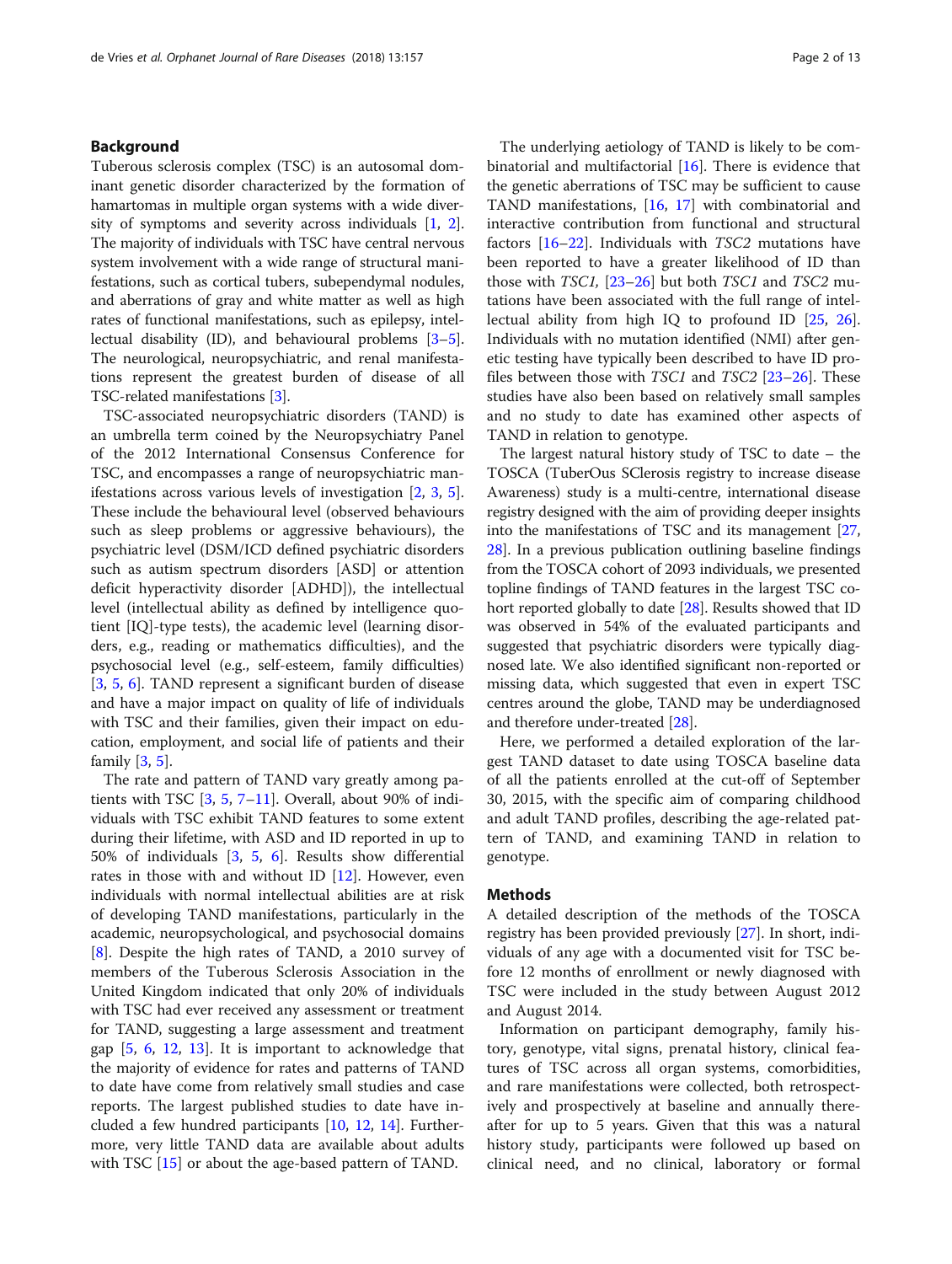TAND evaluations were mandated by the protocol. The terms and operationalization of TAND manifestations and 'levels' were defined as in the primary TAND publication [[5\]](#page-11-0).

The TOSCA registry was designed and conducted in accordance with the Guidelines for Good Clinical Practice and ethical principles outlined in the Declaration of Helsinki [[29](#page-11-0), [30](#page-11-0)]. Written informed consent, with prior endorsement by all local institutional review boards (human research ethics committees) was obtained from all participants, parents, or guardians prior to registry enrollment.

For the purposes of this manuscript, descriptive statistics were used to summarize TAND data. Frequency of TAND features were extracted and presented as percentage of individuals with available data (excluding non-reported or missing data). Intellectual ability was categorized as normal  $(IQ > 70)$ , mild ID  $(IQ 51–70)$ , moderate ID (IQ 36–50), severe ID (IQ 20–35), and profound ID  $(IQ < 20)$ , according to DSM-5/ICD-10 [[31](#page-11-0), [32\]](#page-12-0). Psychiatric disorders were defined according to the DSM-5/ICD-10. Age-based patterns of TAND (children vs adults) and the association between TAND and genotype (TSC1 vs TSC2) were analyzed using Chi-square test. The TOSCA study included data collection on all levels of TAND as outlined above and summarised in the primary TAND manuscript [\[5](#page-11-0)], apart from psychosocial characteristics, such as self-esteem, sibling, or family stressors, which were only included after the TOSCA database was set up.

## Results

A total of 2216 participants (1154 females and 1062 males) with TSC were enrolled into the TOSCA registry from 170 sites across 31 countries at the data cut-off for the third interim analysis (September 30, 2015). The median age of the TOSCA cohort was 13 years (range, < 1– 71) with 1410 individuals (63.6%) aged ≤18 years.

## Overall TAND features

Table [1](#page-3-0) and Fig. [1](#page-4-0) represent the frequencies of TAND features in the overall TOSCA cohort.

## Behavioural level

The most common behavioural problems (reported in > 10% of participants) were overactivity (45%), sleep difficulties (43.9%), impulsivity (42.7%), anxiety (33.3%), mood swings (29.8%), severe aggression (24.3%), depressed mood (19.2%), self-injury (15.5%), and obsessions (14%).

## Psychiatric level

ASD was reported in 21.1% (314/1486), ADHD in 19.1% (268/1404), anxiety disorder in 9.7% (133/1365), depressive disorder in 6.1% (84/1371), and "other" psychiatric

disorders were reported in 8.4% (115/1377) of participants. The median age at diagnosis of neuropsychiatric disorders were 5 years for ASD (mean, 7.8 years; range,  $(1-40)$ , 6 years for ADHD (mean, 7.8 years; range,  $(1-40)$ 38), 13.5 for anxiety disorder (mean, 17.4 years; range, < 1–50), 21 years for depressive disorder (mean, 24.3 years; range, 3–49), and 11 years for "other" psychiatric disorders (mean, 14.1 years; range,  $<$  1–59).

## Intellectual level

An IQ assessment was available for 885 participants (39.9%). Of these, 393 participants (44.4%) had normal intellectual ability, while mild, moderate, severe, and profound degrees of ID were observed in 28.1% (249/ 885), 15.1% (134/885), 9.3% (82/885), and 3.1% (27/885), respectively.

## Academic and neuropsychological levels

Academic/scholastic difficulties, classified as learning disorders in DSM-5, such as mathematics, reading, writing, or spelling, were noted in 58.6% (735/1254) of participants. Neuropsychological skills were formally assessed in 41.6% (564/1355) of participants, and neuropsychological deficits (performance <5th percentile) were identified in 55.7% (314/564) of those evaluated.

## TAND features in children vs adults

Some differences were observed in the frequencies of TAND features between children (aged ≤18 years), and adults (aged  $> 18$  years) (Table [2\)](#page-5-0). At the behavioural level, the rates of overactivity and impulsivity were significantly higher for children than adults (54.8% vs 21.4% and 46.7% vs 33.2% respectively,  $p < 0.001$ ), while rates of anxiety, mood swings, depressed mood, obsessions, psychosis and hallucinations were significantly higher in adults than children (50.9% vs 25.8%; 40.8% vs 25.2%; 43.9% vs 8.2%; 19.2% vs 11.8%; 11.3% vs 3%; 10.3% vs 0.6%, respectively,  $P < 0.001$  for all except obsessions,  $P < 0.01$ ). Interestingly, some behavioural manifestations showed similar rates in children and adults. For instance, sleep difficulties and severe aggression were very similar between children and adults (Table [2](#page-5-0)). At the psychiatric level, ASD and ADHD were reported at higher rates in children than in adults (23.1% vs 16.1%; 22.4% vs 10.5%;  $p = 0.0029$  and  $P < 0.001$  respectively), while rates of anxiety disorder and depressive disorder were higher in adults than in children (16.8% vs 7%; 16.3% vs 2.1% respectively;  $P < 0.001$ ). We observed no major differences in the rates of academic difficulties and neuropsychological skills between children and adults (Table [2](#page-5-0)). However, highly significant difference was observed between the rates of intellectual disability between children and adults (Table [2\)](#page-5-0).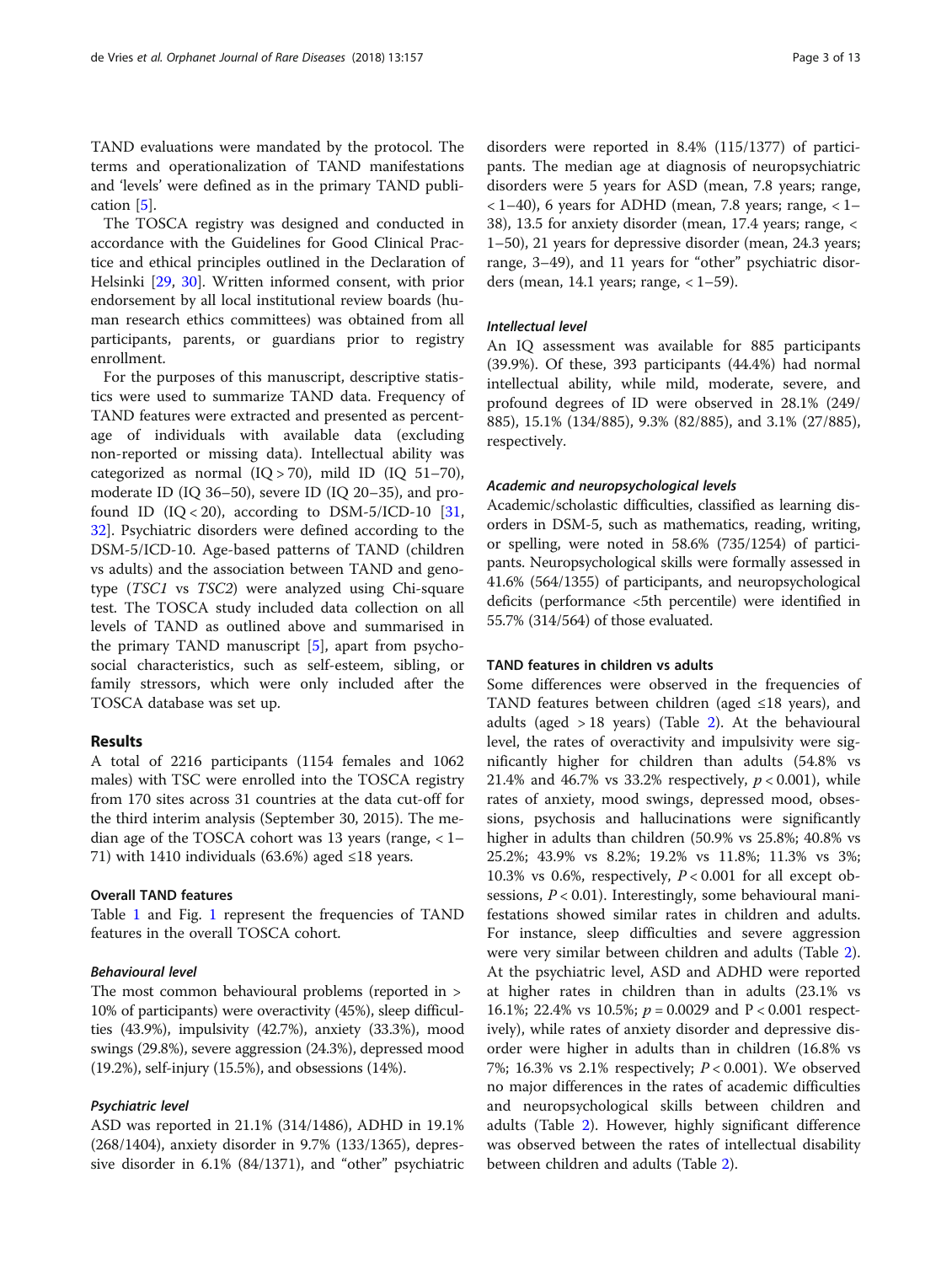| <b>TAND Features</b>                                          | Individuals With Manifestation,<br>$n (%)^a$ | Individuals With Available Data,<br>n (%) | Individuals with Data<br>Not Available*, n (%) |
|---------------------------------------------------------------|----------------------------------------------|-------------------------------------------|------------------------------------------------|
| Behavioural level                                             |                                              |                                           |                                                |
| Overactivity                                                  | 337 (45.0)                                   | 749 (33.8)                                | 1467 (66.2)                                    |
| Sleep difficulties                                            | 331 (43.9)                                   | 754 (34.0)                                | 1462 (66.0)                                    |
| Impulsivity                                                   | 317 (42.7)                                   | 742 (33.5)                                | 1474 (66.5)                                    |
| Anxiety                                                       | 240 (33.3)                                   | 720 (32.5)                                | 1496 (67.5)                                    |
| Mood swings                                                   | 214 (29.8)                                   | 718 (32.4)                                | 1498 (67.6)                                    |
| Severe aggression                                             | 183 (24.3)                                   | 754 (34.0)                                | 1462 (66.0)                                    |
| Depression mood                                               | 139 (19.2)                                   | 724 (32.7)                                | 1492 (67.3)                                    |
| Self-injury                                                   | 117(15.5)                                    | 755 (34.1)                                | 1461 (65.9)                                    |
| Obsessions                                                    | 100 (14.0)                                   | 714 (32.2)                                | 1502 (67.8)                                    |
| Psychosis                                                     | 40(5.5)                                      | 725 (32.7)                                | 1491 (67.3)                                    |
| Hallucinations                                                | 26(3.6)                                      | 719 (32.5)                                | 1497 (67.5)                                    |
| Psychiatric level                                             |                                              |                                           |                                                |
| <b>ASD</b>                                                    | 314(21.1)                                    | 1486 (67.1)                               | 730 (32.9)                                     |
| <b>ADHD</b>                                                   | 268 (19.1)                                   | 1404 (63.4)                               | 812 (36.6)                                     |
| Anxiety disorder                                              | 133 (9.7)                                    | 1365 (61.6)                               | 851 (38.4)                                     |
| Depressive disorder                                           | 84(6.1)                                      | 1371 (61.9)                               | 845 (38.1)                                     |
| Intellectual level                                            |                                              |                                           |                                                |
| Normal                                                        | 393 (44.4)                                   | 885 (39.9)                                | 1331 (60.1)                                    |
| Mild ID                                                       | 249 (28.1)                                   | 885 (39.9)                                | 1331 (60.1)                                    |
| Moderate ID                                                   | 134(15.1)                                    | 885 (39.9)                                | 1331 (60.1)                                    |
| Severe ID                                                     | 82 (9.3)                                     | 885 (39.9)                                | 1331 (60.1)                                    |
| Profound ID                                                   | 27(3.1)                                      | 885 (39.9)                                | 1331 (60.1)                                    |
| Academic level                                                |                                              |                                           |                                                |
| Individuals ever had difficulties in academic<br>performance  | 735 (58.6)                                   | 1254 (56.6)                               | 962 (43.4)                                     |
| Individuals assessed for academic difficulties                | 359 (48.8) <sup>b</sup>                      | <b>NA</b>                                 | <b>NA</b>                                      |
| Neuropsychological level                                      |                                              |                                           |                                                |
| Individuals ever had any neuropsychological<br>skill assessed | 564 (41.6)                                   | 1355 (61.1)                               | 861 (38.9)                                     |
| Individuals with performance <5th percentile                  | 314 $(55.7)^c$                               | <b>NA</b>                                 | <b>NA</b>                                      |

<span id="page-3-0"></span>**Table 1** TAND Features in the Overall TOSCA Cohort  $(N = 2216)$ 

ASD autism spectrum disorder, ADHD attention deficit hyperactivity disorder, ID intellectual disability, IQ intelligence quotient, NA not applicable, TAND TSCassociated neuropsychiatric disorders

\*Missing data includes unknown option ticked for TAND features in eCRF by patient/investigator

<sup>a</sup>Percentages calculated considering only available data and excluding missing data unless otherwise specified

**PPercentages calculated based on the number of individuals with reported academic difficulties as denominator** 

<sup>c</sup>Percentages calculated based on the number of individuals who had neuropsychological skill assessed as denominator

## TAND features by age bands

Frequencies of all the TAND features by age bands at consent are depicted in Table [3](#page-6-0). The majority of TAND behavioural characteristics showed varying frequencies across age bands, but anxiety and depressed mood showed a clear pattern of increased frequency across increasing age bands. Interestingly, the rates of diagnoses of anxiety and depressive disorder showed a pattern that was not entirely consistent with the behavioural observations for anxiety and depressed mood. Severe and profound ID was

reported at low rates in the youngest age group (3%), increasing in the under 10-year olds (6.6 and 9.7%), and ranging between 12.7–19.3% in the older age bands.

## TAND and genotype

Molecular testing for genetic mutations was performed in 1000 participants (45.1%). Of them, 197 had TSC1 mutations, 644 had TSC2 mutations, and 144 had no mutation identified (NMI). At the behavioural level, TSC2 mutations were associated only with significantly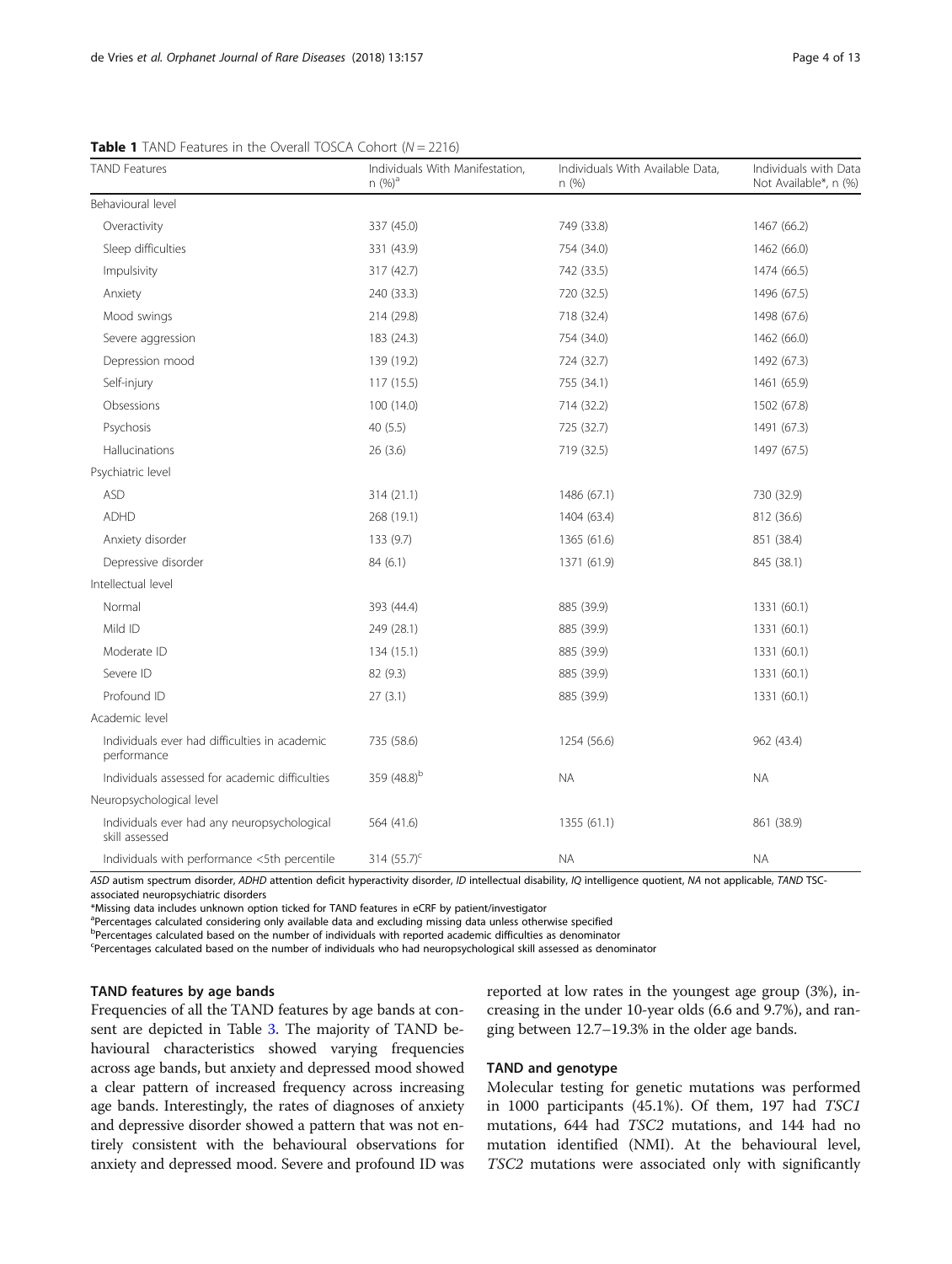<span id="page-4-0"></span>

higher frequency than TSC1 for self-injury (15.8% vs 6.3%,  $P = 0.0288$ ; Table [4\)](#page-7-0). At the psychiatric level, ASD was observed at significantly higher frequency in participants with TSC2 than those with TSC1 mutations (28.6% vs 12.2%, P < 0.001). ADHD, anxiety disorder and depressive disorder were not significantly different between the two genotypes, but it was interesting to observe that all three showed higher absolute frequencies in association with TSC1 rather than TSC2 (ADHD TSC1 = 17.6%; TSC2 = 16%, P = 0.6881; Anxiety disorder  $TSC1 = 10.1\%$ ;  $TSC2 = 8.6\%$ ;  $P = 0.7809$ ; Depressive disorders  $TSC1 = 10\%$ ;  $TSC2 = 5.2\%$ ;  $P = 0.0509$ ) (Table [4](#page-7-0)). The frequencies in behavioural and psychiatric manifestations of individuals with NMI ranged sometimes between and sometimes higher or lower than TSC1 and TSC2 (Table [4\)](#page-7-0).

Of the 93 participants with TSC1 mutation who had been evaluated using IQ-type tests, 62 (66.7%) had normal intellectual ability, 15 (16.1%) had mild ID, 11 (11.8%) had moderate ID, 5 (5.4%) had severe ID, and no participant had profound ID. Among 293 participants with TSC2 mutation who had been evaluated using IQ-type tests, 123 (42%) had normal intellectual ability, 75 (25.6%) had mild ID, 57 (19.5%) had moderate ID, 30 (10.2%) had severe ID, and 8 (2.7%) had profound ID. Significant difference was observed between TSC1 and TSC2 groups for IQ levels/categories.  $(P = 0.001,$  Table [4](#page-7-0)).

Academic/scholastic difficulties were more common in individuals with TSC2 mutation than those with TSC1

mutation (63.5% vs 49.2%;  $P = 0.0051$ , Table [4\)](#page-7-0). More individuals with TSC2 mutation had neuropsychological performance scores falling below the 5th percentile compared to those with *TSC1* mutation (63% vs 38.8%,  $P =$ 0.0024). Individuals with NMI showed IQ, academic and neuropsychological profiles in between the frequencies of the group with TSC1 and TSC2.

## **Discussion**

The TOSCA registry allowed exploration of the frequency of a wide range of TAND features in the largest cohort of TSC reported to date. We set out to examine the overall TAND profile, to compare childhood and adult patterns, age-based patterns, and genotype-TAND correlations. Results showed lower rates of behavioural and psychiatric disorders than previously reported, but similar rates of ID [\[3](#page-11-0), [6,](#page-11-0) [8](#page-11-0), [12\]](#page-11-0). The very high rates of non-reported or missing data in this study (in excess of 60% for behavioural and intellectual levels) may, at least in part, have contributed to the lower rates observed. The rates of academic difficulties and neuropsychological deficits, reported in this study for the first time, were very high and suggested that between half and two-thirds of individuals with TSC will have difficulties in these two TAND levels. In spite of relatively similar rates of ID between children and adults, we observed a pattern of higher overactivity and impulsivity in children, and higher rates of anxiety and depressed mood in adults. Interestingly, some TAND characteristics such as sleep problems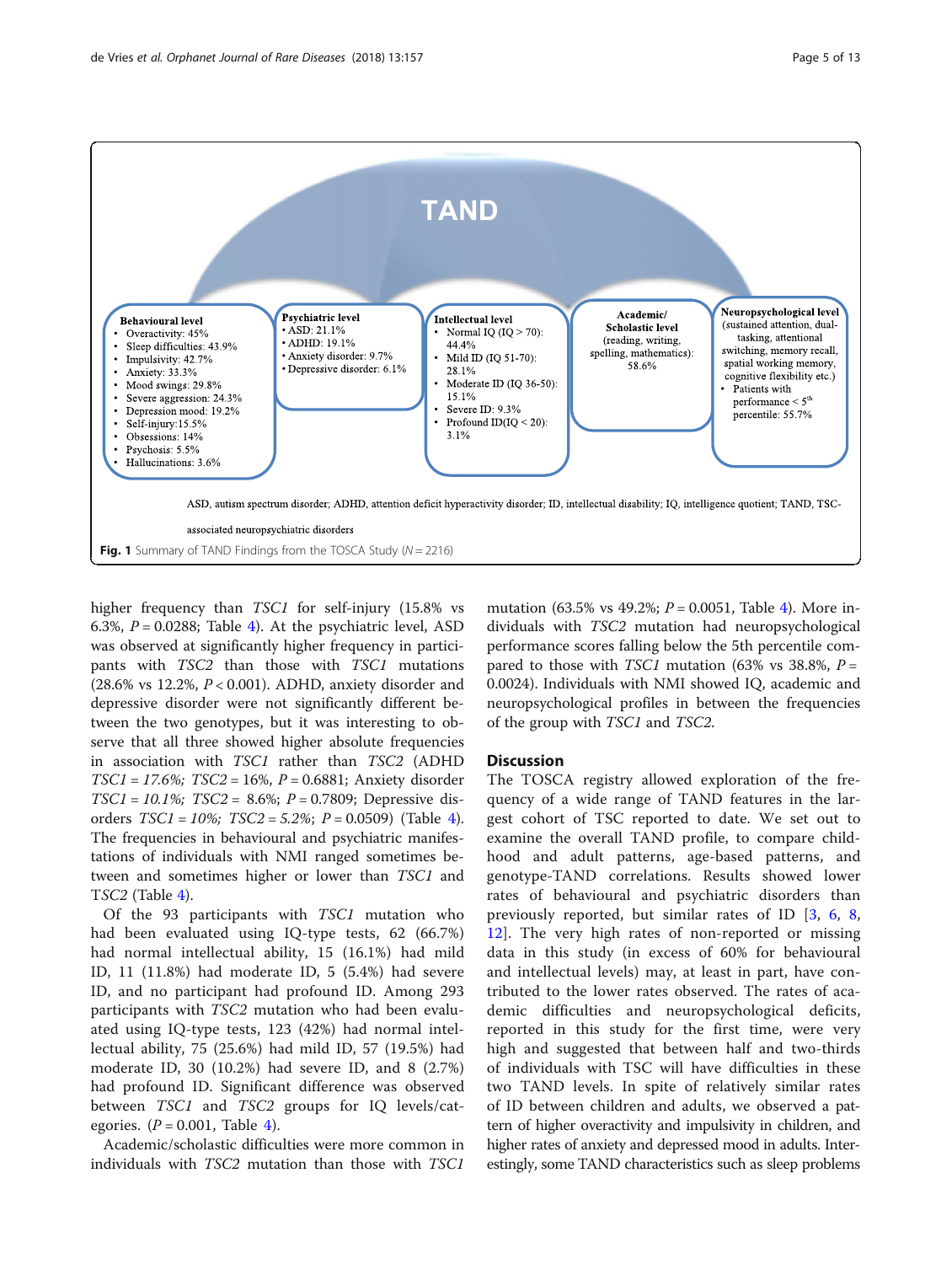<span id="page-5-0"></span>Table 2 TAND Features in Children vs Adults

| <b>TAND Features</b>                                                    | Children (≤ 18 Years) With<br>Manifestation, ( $n = 1410$ )<br>n(%) | Adults (> 18 Years) With<br>Manifestation, ( $n = 806$ )<br>n(%) | $p$ value        |
|-------------------------------------------------------------------------|---------------------------------------------------------------------|------------------------------------------------------------------|------------------|
| Behavioural level <sup>a</sup>                                          |                                                                     |                                                                  |                  |
| Overactivity                                                            | 290 (54.8)                                                          | 47 (21.4)                                                        | < 0.0001         |
| Sleep difficulties                                                      | 225 (43.4)                                                          | 106(45.1)                                                        | 0.6531           |
| Impulsivity                                                             | 244 (46.7)                                                          | 73 (33.2)                                                        | 0.0006           |
| Anxiety                                                                 | 130 (25.8)                                                          | 110 (50.9)                                                       | < 0.0001         |
| Mood swings                                                             | 128 (25.2)                                                          | 86 (40.8)                                                        | < 0.0001         |
| Severe aggression                                                       | 121 (22.9)                                                          | 62 (27.4)                                                        | 0.1850           |
| Depressed mood                                                          | 41(8.2)                                                             | 98 (43.9)                                                        | < 0.0001         |
| Self-injury                                                             | 73 (13.9)                                                           | 44 (19.2)                                                        | 0.0625           |
| Obsessions                                                              | 59 (11.8)                                                           | 41 (19.2)                                                        | 0.0085           |
| Psychosis                                                               | 15(3.0)                                                             | 25(11.3)                                                         | < 0.0001         |
| Hallucinations                                                          | 3(0.6)                                                              | 23 (10.3)                                                        | < 0.0001         |
| Psychiatric level <sup>a</sup>                                          |                                                                     |                                                                  |                  |
| <b>ASD</b>                                                              | 246 (23.1)                                                          | 68 (16.1)                                                        | 0.0029           |
| <b>ADHD</b>                                                             | 227 (22.4)                                                          | 41 (10.5)                                                        | < 0.0001         |
| Anxiety disorder                                                        | 68 (7)                                                              | 65 (16.8)                                                        | < 0.0001         |
| Depressive disorder                                                     | 21(2.1)                                                             | 63 (16.3)                                                        | < 0.0001         |
| Intellectual level <sup>b</sup>                                         |                                                                     |                                                                  |                  |
| Normal IQ                                                               | 283 (43.5)                                                          | 110 (47.0)                                                       |                  |
| Mild ID                                                                 | 202 (31)                                                            | 47 (20.1)                                                        |                  |
| Moderate ID                                                             | 101(15.5)                                                           | 33 (14.1)                                                        | $0.0005^{\rm e}$ |
| Severe ID                                                               | 51(7.8)                                                             | 31 (13.2)                                                        |                  |
| Profound ID                                                             | 14(2.2)                                                             | 13(5.6)                                                          |                  |
| Academic level                                                          |                                                                     |                                                                  |                  |
| Individuals ever had difficulties in academic performance <sup>a</sup>  | 506 (60.5)                                                          | 229 (54.8)                                                       | 0.0517           |
| Individuals assessed for academic difficulties <sup>c</sup>             | 273 $(54.0)^c$                                                      | 86 $(37.6)^c$                                                    | 0.0785           |
| Neuropsychological level                                                |                                                                     |                                                                  |                  |
| Individuals ever had any neuropsychological skill assessed <sup>a</sup> | 414 (42.5)                                                          | 150 (39.4)                                                       | 0.2926           |
| Individuals with performance <5th percentiled                           | 235 (56.8) <sup>d</sup>                                             | 79 (52.7) <sup>d</sup>                                           | 0.5333           |

ASD autism spectrum disorder, ADHD attention deficit hyperactivity disorder, ID intellectual disability, IQ intelligence quotient, TAND TSC-associated neuropsychiatric disorders

<sup>a</sup>Percentages calculated considering only available data and excluding missing data unless otherwise specified

<sup>b</sup>Percentages calculated based on the number of individuals with IQ assessment available in each age group: ≤ 18 years, n = 585; > 18, n = 234)<br>Spercentages calculated based on the number of individuals with reported ac

Percentages calculated based on the number of individuals with reported academic difficulties as denominator

<sup>d</sup>Percentages calculated based on the number of individuals who had neuropsychological skill assessed as denominator

<sup>e</sup>Chi-square test showing association between children and adults across all levels of IQ

and severe aggression remained high across all age bands, suggesting persistence of these difficulties across the lifespan. With regards to genotype-TAND correlations, we observed a genotype-intellectual phenotype correlation and a higher frequency of ASD in association with TSC2, similar to previous reports [\[8,](#page-11-0) [26](#page-11-0)]. Interestingly, fewer other TAND-genotype correlations were observed. Self-injury, ASD, academic difficulties and neuropsychological deficits were the only other significant correlations with TSC2.

Given that all of these are known to be strongly correlated with intellectual level [[12](#page-11-0)], and given the differences observed here in IQ groups, these results have to be treated with caution and should be explored in relation to matched or stratified IQ groups in future studies. We also observed a potential pattern of more depressed and anxious mood, and higher rates of anxiety and depressive disorders in association with TSC1 mutations. This was a novel observation not previously reported in the literature, but the same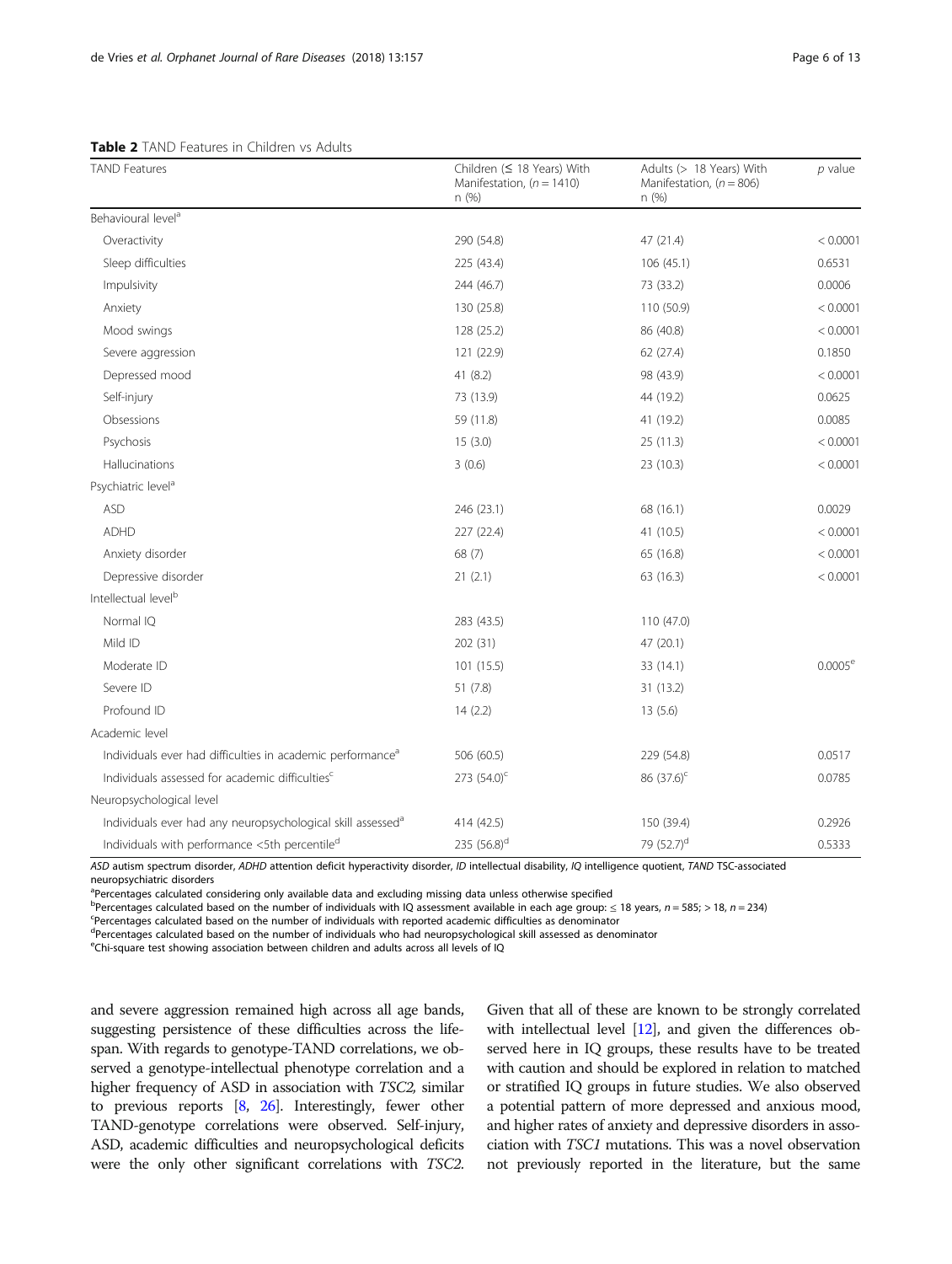| <b>TAND Features</b>                                                       | Age at Registry Consent, Years |                   |                   |                    |                    |                    |           |
|----------------------------------------------------------------------------|--------------------------------|-------------------|-------------------|--------------------|--------------------|--------------------|-----------|
|                                                                            | $\leq$ 2                       | $> 2$ to $\leq 5$ | $> 5$ to $\leq$ 9 | $> 9$ to $\leq 14$ | $>14$ to $\leq 18$ | $>18$ to $\leq 40$ | >40       |
|                                                                            | $n = 283$                      | $n = 301$         | $n = 335$         | $n = 307$          | $n = 184$          | $n = 579$          | $n = 227$ |
| Behavioural level <sup>a</sup>                                             |                                |                   |                   |                    |                    |                    |           |
| Overactivity                                                               | 21 (53.8)                      | 77 (65.3)         | 94 (60.6)         | 67 (47.5)          | 31 (40.8)          | 41 (23.7)          | 6(12.8)   |
| Sleep difficulties                                                         | 24 (64.9)                      | 43 (38.4)         | 61 (40.7)         | 68 (48.6)          | 29 (36.3)          | 70 (38.5)          | 36 (67.9) |
| Impulsivity                                                                | 12 (31.6)                      | 54 (47.4)         | 79 (52.0)         | 70 (49.3)          | 29 (38.2)          | 67 (38.3)          | 6(13.3)   |
| Anxiety                                                                    | 2(5.6)                         | 24 (21.2)         | 33 (22.9)         | 45 (33.3)          | 26 (34.2)          | 74 (44.6)          | 36 (72)   |
| Mood swings                                                                | 5(13.5)                        | 18(16.1)          | 39 (25.8)         | 36 (27.1)          | 30 (40.5)          | 77 (46.4)          | 9(20)     |
| Severe aggression                                                          | 2(5.4)                         | 15 (13.0)         | 45 (29.2)         | 40 (27.8)          | 19 (24.4)          | 57 (31.7)          | 5(10.9)   |
| Depression mood                                                            | 0                              | $\mathbf 0$       | 10(6.9)           | 17(12.7)           | 14 (18.7)          | 68 (40.2)          | 30 (55.6) |
| Self-injury                                                                | 3(7.9)                         | 9(7.8)            | 28 (18.7)         | 23 (16.1)          | 10(12.7)           | 37 (20.6)          | 7(14.3)   |
| Obsessions                                                                 | 2(5.6)                         | 7(6.3)            | 15(10.3)          | 22 (16.3)          | 13 (17.6)          | 33 (19.9)          | 8(17.0)   |
| Psychosis                                                                  | $\mathbf 0$                    | 2(1.8)            | 4(2.8)            | 7(5.2)             | 2(2.6)             | 22 (12.6)          | 3(6.3)    |
| Hallucinations                                                             | $\overline{0}$                 | $\mathbf{0}$      | 0                 | 3(2.3)             | $\overline{0}$     | 21 (11.9)          | 2(4.3)    |
| Psychiatric level <sup>a</sup>                                             |                                |                   |                   |                    |                    |                    |           |
| <b>ASD</b>                                                                 | 18 (10.8)                      | 49 (22.9)         | 73 (26.2)         | 68 (26.3)          | 38 (26)            | 65 (18.6)          | 3(4.2)    |
| <b>ADHD</b>                                                                | 11(7.1)                        | 50 (24.2)         | 82 (31.1)         | 61(24.5)           | 23 (16.7)          | 39 (12.1)          | 2(2.9)    |
| Anxiety disorder                                                           | 1(0.6)                         | 8(3.9)            | 15(5.9)           | 31(13.1)           | 13 (10.4)          | 51 (16.1)          | 14 (19.7) |
| Depressive disorder                                                        | $\mathbf 0$                    | 3(1.4)            | 2(0.8)            | 8(3.4)             | 8(6.3)             | 44 (14.2)          | 19 (25)   |
| Intellectual level <sup>b</sup>                                            |                                |                   |                   |                    |                    |                    |           |
| Normal IQ                                                                  | 37 (56.1)                      | 72 (52.9)         | 74 (39.8)         | 64 (37.9)          | 36 (38.3)          | 82 (42.7)          | 28 (66.7) |
| Mild ID                                                                    | 18 (27.3)                      | 38 (27.9)         | 58 (31.2)         | 56 (33.1)          | 32 (34.0)          | 43 (22.4)          | 4(9.5)    |
| Moderate ID                                                                | 9(13.6)                        | 17(12.5)          | 36 (19.4)         | 25 (14.8)          | 14 (14.9)          | 30 (15.6)          | 3(7.1)    |
| Severe ID                                                                  | 1(1.5)                         | 9(6.6)            | 13(7.0)           | 18 (10.7)          | 10 (10.6)          | 27 (14.1)          | 4(9.5)    |
| Profound ID                                                                | 1(1.5)                         | $\mathbf 0$       | 5(2.7)            | 6(3.6)             | 2(2.1)             | 10(5.2)            | 3(7.1)    |
| Academic level                                                             |                                |                   |                   |                    |                    |                    |           |
| Individuals ever had difficulties in<br>academic performance <sup>a</sup>  | 1(1.3)                         | 48 (36.9)         | 167 (69.3)        | 193 (75.7)         | 97 (73.5)          | 195 (59.6)         | 34 (37.4) |
| Individuals assessed for academic<br>difficulties <sup>c</sup>             | $\overline{0}$                 | 20 (41.7)         | 93 (55.7)         | 103 (53.4)         | 57 (58.8)          | 77 (39.5)          | 9(26.5)   |
| Neuropsychological level                                                   |                                |                   |                   |                    |                    |                    |           |
| Individuals ever had any<br>neuropsychological skill assessed <sup>a</sup> | 31 (20.4)                      | 69 (32.4)         | 121 (48.2)        | 124 (53.2)         | 69 (55.2)          | 129 (42.7)         | 21(26.6)  |
| Individuals with performance <5th<br>percentile <sup>d</sup>               | 12 (38.7)                      | 35 (50.7)         | 69 (57.0)         | 78 (62.9)          | 41 (59.4)          | 72 (55.8)          | 7(33.3)   |

<span id="page-6-0"></span>Table 3 TAND Features According to Age Bands (Based on Age at Consent)

ASD autism spectrum disorder, ADHD attention deficit hyperactivity disorder, IQ intelligence quotient, ID intellectual disability, TAND TSC-associated neuropsychiatric disorders. Values are expressed as n (%)

<sup>a</sup>Percentages calculated considering only available data and excluding missing data

<sup>b</sup>Percentages calculated considering individuals with IQ assessment available in each age group: ≤ 2 years (n = 66); > 2 to ≤5 years (n = 136); > 5 to ≤9 (n = 186); > 9 to ≤14 (n = 169); > 14 to ≤18 (n = 94); > 18 to ≤40 (n = 192); > 40 (n = 42)

Percentages calculated based on the number of individuals with reported academic difficulties as denominator

<sup>d</sup>Percentages calculated based on the number of individuals who had neuropsychological skill assessed as denominator

caveat in relation to IQ as potential confounder requires exploration in future studies. The TAND profile of individuals with NMI was also a novel finding. Intellectual, academic and neuropsychological profiles seemed to fall between the frequencies of those with TSC1 and TSC2 mutations, mapping onto intellectual findings previously reported [\[8](#page-11-0), [26](#page-11-0)]. However, the same pattern was not seen in behavioural and psychiatric manifestations.

About 7% of individuals in the general population are expected to have clinically significant behavioural problems [[33\]](#page-12-0). However, much higher rates of behavioural difficulties are reported in patients with TSC [[7\]](#page-11-0). In a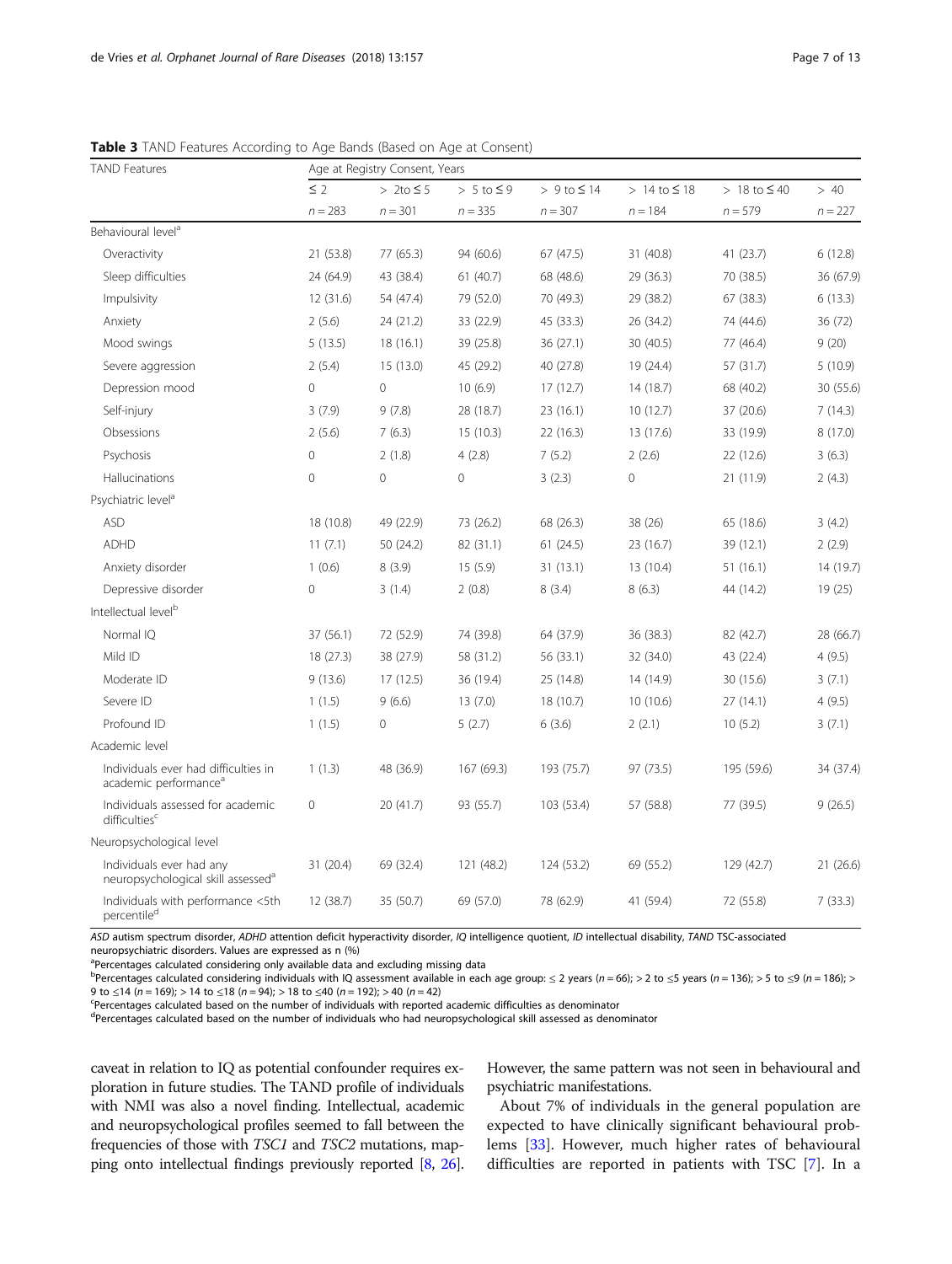| <b>TAND Features</b>                                             | Individuals With TSC1<br>Mutation<br>$(n = 197)$<br>n (%) <sup>a</sup> | Individuals With TSC2<br>Mutation,<br>$(n = 644)$<br>n (%) <sup>a</sup> | Individuals With no TSC<br>Mutation Identified (NMI),<br>$(n = 144)$<br>n (%) <sup>a</sup> | Statistical difference<br>between TSC1 and TSC2<br>$p$ Value <sup>e</sup> |
|------------------------------------------------------------------|------------------------------------------------------------------------|-------------------------------------------------------------------------|--------------------------------------------------------------------------------------------|---------------------------------------------------------------------------|
| Behavioural level                                                |                                                                        |                                                                         |                                                                                            |                                                                           |
| Overactivity                                                     | 27 (40.9)                                                              | 112 (43.4)                                                              | 24 (45.3)                                                                                  | 0.8788                                                                    |
| Sleep difficulties                                               | 31 (48.4)                                                              | 129 (50.6)                                                              | 30 (54.5)                                                                                  | 0.5656                                                                    |
| Impulsivity                                                      | 32 (49.2)                                                              | 107(41.6)                                                               | 23(45.1)                                                                                   | 0.1773                                                                    |
| Anxiety                                                          | 24 (38.7)                                                              | 82 (33.6)                                                               | 17 (34.0)                                                                                  | 0.5519                                                                    |
| Mood swings                                                      | 14 (21.5)                                                              | 64 (26.6)                                                               | 15 (29.4)                                                                                  | 0.4907                                                                    |
| Severe aggression                                                | 14 (21.2)                                                              | 56 (21.5)                                                               | 11(20.8)                                                                                   | 0.9290                                                                    |
| Depression mood                                                  | 15(24.2)                                                               | 46 (18.7)                                                               | 12(23.5)                                                                                   | 0.2651                                                                    |
| Self-injury                                                      | 4(6.3)                                                                 | 41 (15.8)                                                               | 8(14.5)                                                                                    | 0.0288                                                                    |
| Obsessions                                                       | 8(13.1)                                                                | 35 (14.2)                                                               | 8(16.0)                                                                                    | 0.9140                                                                    |
| Hallucinations                                                   | 3(4.8)                                                                 | 7(2.8)                                                                  | 2(3.9)                                                                                     | 0.3960                                                                    |
| Psychosis                                                        | 4(6.5)                                                                 | 9(3.6)                                                                  | 3(5.8)                                                                                     | 0.2865                                                                    |
| Psychiatric level                                                |                                                                        |                                                                         |                                                                                            |                                                                           |
| <b>ASD</b>                                                       | 18 (12.2)                                                              | 138 (28.6)                                                              | 17 (17.5)                                                                                  | < 0.0001                                                                  |
| <b>ADHD</b>                                                      | 24 (17.6)                                                              | 72 (16.0)                                                               | 14 (14.9)                                                                                  | 0.6881                                                                    |
| Anxiety disorder                                                 | 14(10.1)                                                               | 38(8.6)                                                                 | 8(9.2)                                                                                     | 0.7809                                                                    |
| Depressive disorder                                              | 14(10.0)                                                               | 23(5.2)                                                                 | 7(8.0)                                                                                     | 0.0509                                                                    |
| Intellectual level <sup>b</sup>                                  |                                                                        |                                                                         |                                                                                            |                                                                           |
| Normal IQ                                                        | 62 (66.7)                                                              | 123 (42.0)                                                              | 41(64.1)                                                                                   |                                                                           |
| Mild ID                                                          | 15(16.1)                                                               | 75 (25.6)                                                               | 14 (21.9)                                                                                  |                                                                           |
| Moderate ID                                                      | 11 (11.8)                                                              | 57 (19.5)                                                               | 3(4.7)                                                                                     | $0.001f$                                                                  |
| Severe ID                                                        | 5(5.4)                                                                 | 30 (10.2)                                                               | 6(9.4)                                                                                     |                                                                           |
| Profound ID                                                      | $\overline{0}$                                                         | 8(2.7)                                                                  | $\circ$                                                                                    |                                                                           |
| Academic level                                                   |                                                                        |                                                                         |                                                                                            |                                                                           |
| Individuals ever had difficulties<br>in academic performance     | 63 (49.2)                                                              | 240 (63.5)                                                              | 53 (58.2)                                                                                  | 0.0051                                                                    |
| Individuals assessed for<br>academic difficulties                | 34 $(54.0)$ <sup>c</sup>                                               | 132 $(55.0)^c$                                                          | 25 $(47.2)^c$                                                                              | 0.5391                                                                    |
| Neuropsychological level                                         |                                                                        |                                                                         |                                                                                            |                                                                           |
| Individuals ever had any<br>neuropsychological skill<br>assessed | 67(51.1)                                                               | 216 (49.4)                                                              | 46 (51.1)                                                                                  | 0.7697                                                                    |
| Individuals with performance<br><5th percentile                  | 26 $(38.8)^d$                                                          | 136 $(63.0)^d$                                                          | 19 $(41.3)$ <sup>d</sup>                                                                   | 0.0024                                                                    |

#### <span id="page-7-0"></span>Table 4 TAND Features by Genotype<sup>\*</sup>

ASD autism spectrum disorder, ADHD attention deficit hyperactivity disorder, ID intellectual disability, IQ intelligence quotient, TAND TSC-associated neuropsychiatric disorders

\*Molecular testing for genetic mutations was performed in 1000 (45.1%) individuals. Of these, 644 (64.4%) had a TSC2 gene mutation, 197 (19.7%) had a TSC1 gene mutation, 6 had both TSC1 and TSC2 gene mutations and 144 (14.4%) had no mutations. Data were not available for 9 individuals

<sup>a</sup>Percentages calculated considering only available data and excluding missing data unless otherwise specified

<sup>b</sup>Percentages calculated considering individuals with IQ assessment available in each group: Individuals with TSC1 mutation, n = 93; individuals with TSC2 mutation,  $n = 293$ 

Percentages calculated based on the number of individuals with reported academic difficulties as denominator

<sup>d</sup>Percentages calculated based on the number of individuals who had neuropsychological skill assessed as denominator

<sup>e</sup>TSC1 vs TSC2<br><sup>f</sup>Chi squaro to

Chi-square test showing association between children and adults across all levels of IQ

pilot validation study of the TAND checklist, all the participants ( $n = 62$ ) had reported at least one lifetime TAND behavioural difficulty, 97% had ≥2 behavioural difficulties and 89% reported ≥6 behavioural difficulties [[6\]](#page-11-0). The findings in this large-scale international study confirm the high rates of a wide range of behavioural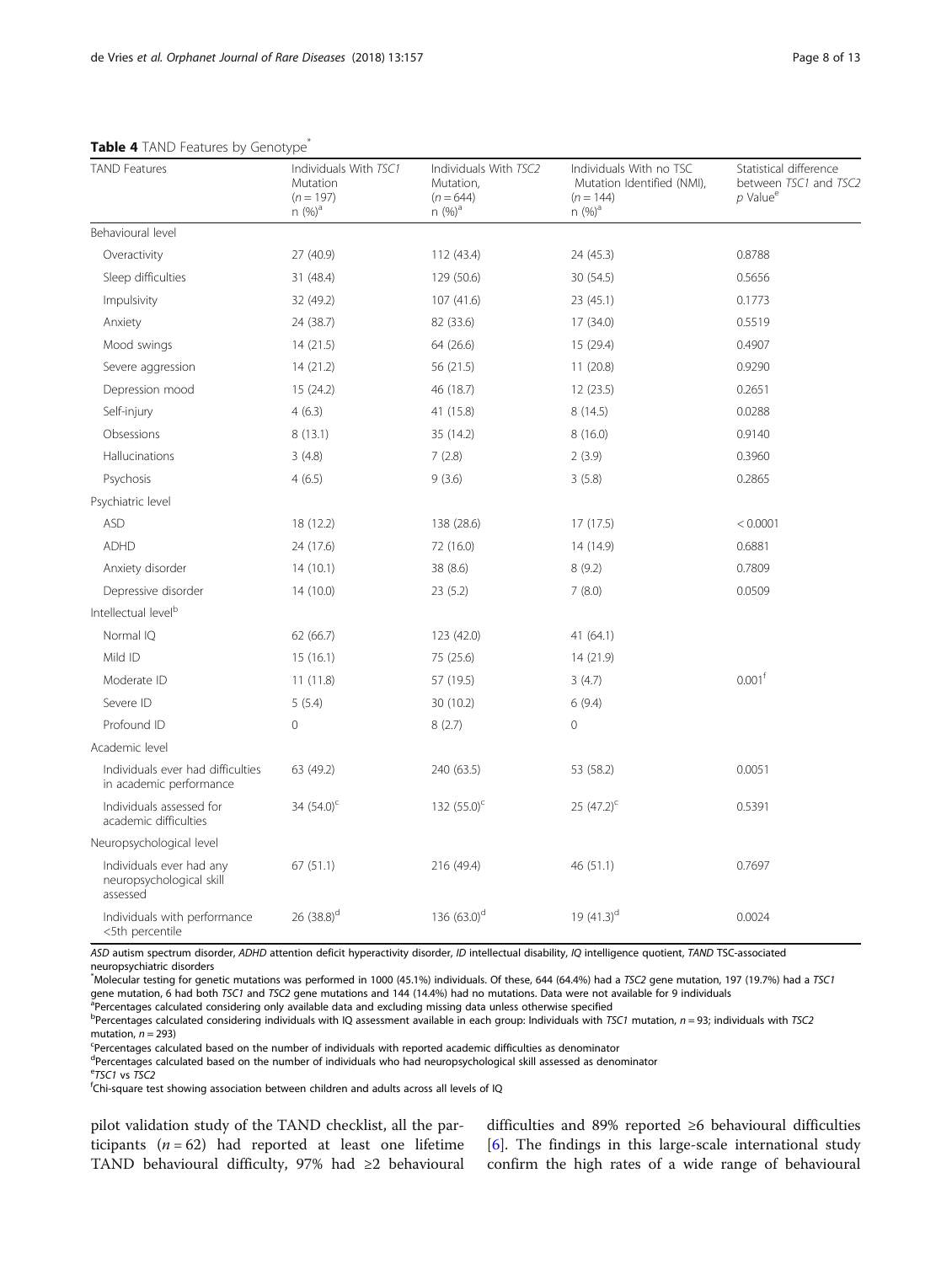problems in TSC. The comparison between children and adults showed a pattern of lower overactive/impulsive behaviours in adults but higher anxiety or depressed mood. These findings map well onto typical age-based expectations in psychopathology [\[8](#page-11-0), [9,](#page-11-0) [12\]](#page-11-0). However, our results also highlighted the fact that behavioural difficulties occurred across all ages in individuals with TSC. These findings underline the importance of expecting and evaluating for a changing profile of TAND difficulties from childhood into adulthood, as recommended in TAND assessment guidelines [\[2,](#page-11-0) [34](#page-12-0), [35\]](#page-12-0).

Among the psychiatric problems associated with TSC, ASD, and ADHD are the most common neurodevelopmental disorders in children, and anxiety/mood disorders the most common in adults [[8\]](#page-11-0). The variable rates of ASD (17–68%) and ADHD (30–60%) reported in earlier studies can be understood based on different study methodologies, diagnostic criteria used, and level of intellectual ability of participants [[7](#page-11-0), [8](#page-11-0), [36](#page-12-0)]. In this study, ASD and ADHD were reported in 21.1% and 19.1% of participants, respectively. As highlighted in our baseline paper [\[27\]](#page-11-0) the diagnosis of ASD, in particular, was made very late (mean age, 7.8 years; median age, 5 years; range, 0–38 years) [[28](#page-11-0)]. In spite of very high rates of anxiety and depressed mood symptoms in the cohort, the rates of diagnoses of anxiety disorders or depressive disorders were surprisingly low in our study (anxiety disorder, 9.7%; depressive disorder, 6.1%). Taking together the high rates of non-reported or missing data, late ages of diagnoses and frequencies observed in our cohort, we suggest that psychiatric disorders are underdiagnosed and potentially diagnosed late in individuals with TSC. The low rates of ASD and ADHD observed in adults here, may suggest a cohort effect where adults were not assessed for developmental disorders in the past decades.

In line with previous reports, [\[8](#page-11-0), [26](#page-11-0), [37\]](#page-12-0) the TOSCA registry showed a genotype-intellectual phenotype pattern suggesting a greater likelihood of ID in participants with *TSC2* than those with *TSC1* mutations. However, it was also important to note that only 66.7% of those with TSC1 had normal intellectual ability, suggesting that a third of individuals with TSC1 may have ID. Similarly, even though TSC2 mutations were more likely to be associated with ID, 42% of all individuals with TSC2 mutations had normal intellectual ability. Our findings therefore reinforce the message that genotype (TSC1 vs TSC2) is not a clinically helpful predictor of intellectual ability at an individual level [\[26](#page-11-0)].

The differences between those with TSC1 and TSC2 mutations observed in other aspects of TAND were of interest, particularly as all previous genotype-phenotype studies have suggested a more "severe" phenotype associated with  $TSC2$  [[38](#page-12-0)]. The possibility that specific aspects of TAND may be more likely in association with TSC1 is therefore a potentially important observation. We acknowledge that a TSC1 vs TSC2 differentiation may be highly oversimplistic, given that specific TSC mutations may be associated with very different functional consequences at a biochemical level [\[16](#page-11-0), [26\]](#page-11-0).

The challenge around unreported and missing TAND data in this study was significant. Fewer than 40% of behavioural data were available and only 39.9% of participants in the TOSCA registry received an evaluation of their intellectual ability. The overall rates of ID were consistent with previous studies,  $[8, 12]$  $[8, 12]$  $[8, 12]$  $[8, 12]$  $[8, 12]$  but we did not observe a bimodal distribution of intellectual ability as previously reported [[23,](#page-11-0) [25](#page-11-0), [39,](#page-12-0) [40\]](#page-12-0). Given that only about half of the TOSCA cohort received a formal evaluation for IQ, it is possible that more severely impaired individuals may not have been referred for an assessment of their intellectual or developmental quotient (as was done in the population-based study that observed the clear bimodal pattern) [\[39](#page-12-0)]. Academic data were not reported or were missing in 43.4% of the cohort and 38.9% were not reported or were missing regarding neuropsychological skills. Only 48.8% of those with academic difficulties ever received evaluations, and only 41.6% were evaluated for neuropsychological deficits. Whilst the very high rates of academic and neuropsychological deficits in TSC were a novel finding in the TOSCA registry and underlines the recommendation that all children with TSC should receive evaluation of their academic and neuropsychological needs, [\[2](#page-11-0), [35](#page-12-0)] the very low proportion assessed raises significant clinical concern.

## Conclusions

Together, findings from the TOSCA registry emphasize the magnitude of neuropsychiatric disorders in TSC, which has an enormous impact on quality of life of individuals with TSC and their families. However, there was a high proportion of non-reported or missing data, which may have impacted the overall findings of the study. Due to the observational nature of the registry, only data already available from clinical practice were collected. Moreover, considering the disease complexity and the fact that individuals with TSC were not always followed for all disease manifestations by the site involved in the registry, ensuring report of all disease manifestations of each participant was a major challenge. We therefore acknowledge the potential ascertainment biases that may come with large-scale clinic-based natural history studies such as this one.

There is clearly a highly dynamic interaction between development, genotype, intellectual ability, epilepsy, anti-epilepsy and other pharmacological treatments, and environment in TSC. Future studies should therefore aim to examine these interrelations in an integrated way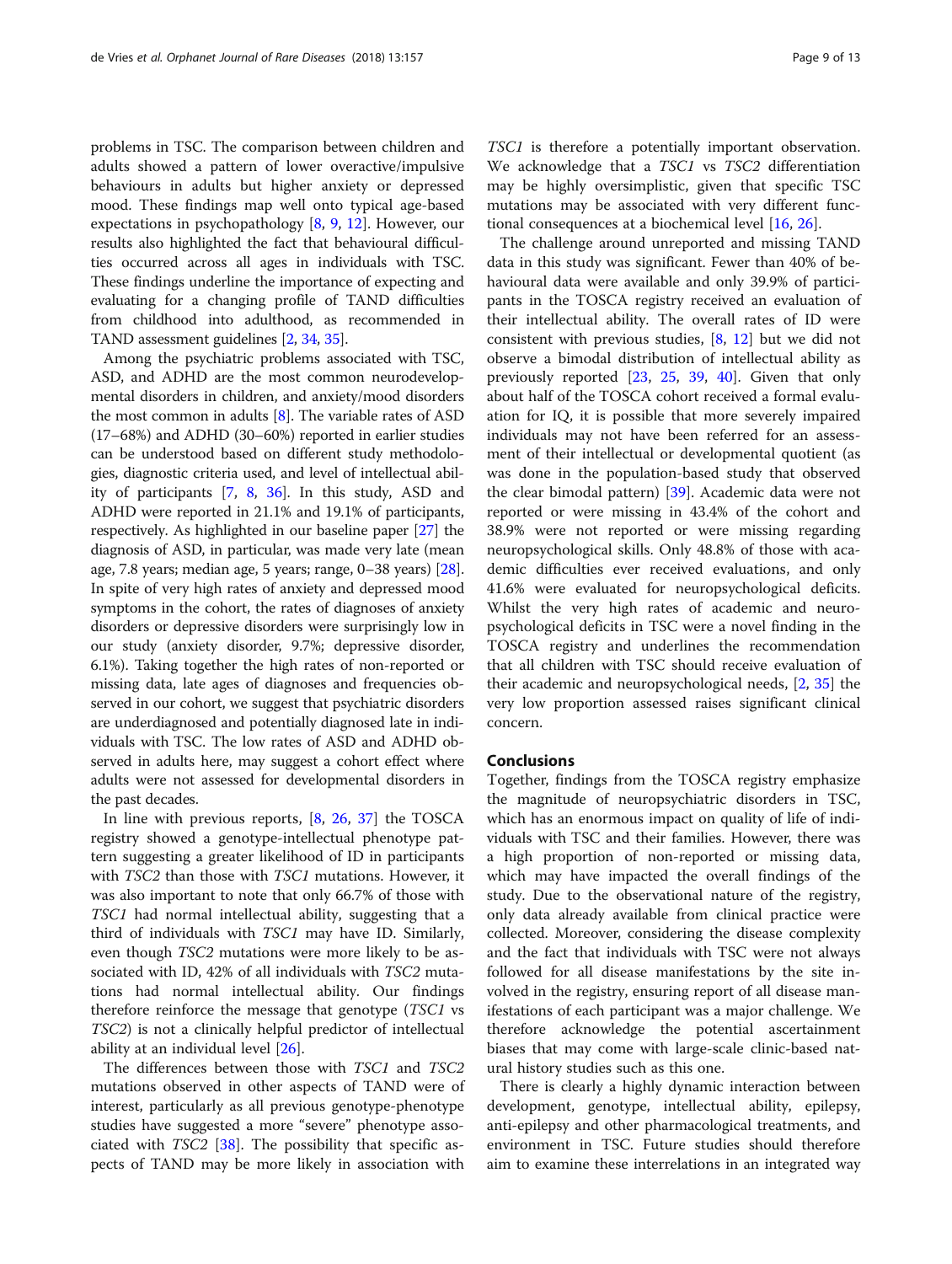using suitable multilevel computational modelling. We also acknowledge that further evaluations will be required to examine TAND in relation to intellectual level and sex. In addition, efforts are underway to determine if there may be "natural TAND clusters" consisting of natural groupings of TAND characteristics within and between individuals with TSC across levels of TAND [\[7](#page-11-0), [13\]](#page-11-0). The TOSCA cohort may provide a powerful dataset to examine this possibility further.

In spite of the limitations inherent to a large-scale natural history study, results provide strong data to encourage clinicians to evaluate for neuropsychiatric comorbidity in all children and adults with TSC. The 2012 TSC surveillance and management guidelines recommend annual screening for TAND [[34](#page-12-0)]. A simple tool called the TAND Checklist has been developed and validated in a pilot study that could provide easy guidance to healthcare professionals in assessing neuropsychiatric difficulties in each individual with TSC [[3,](#page-11-0) [5](#page-11-0), [6\]](#page-11-0).

#### Abbreviations

ADHD: Attention deficit hyperactivity disorder; ASD: Autism spectrum disorders; ID: Intellectual disability; IQ: Intelligence quotient; TAND: TSCassociated neuropsychiatric disorders; TOSCA: TuberOus SClerosis registry to increase disease Awareness; TSC: Tuberous sclerosis complex

#### Acknowledgements

We thank patients and their families, investigators, and staff from all the participating sites. We thank Manojkumar Patel, Novartis Healthcare Pvt. Ltd. for providing medical editorial assistance with this manuscript. TOSCA Investigators

Japan: Nobuo Shinohara, Shigeo Horie, Masaya Kubota, Jun Tohyama, Katsumi Imai, Mari Kaneda, Hideo Kaneko, Yasushi Uchida, Tomoko Kirino, Shoichi Endo, Yoshikazu Inoue, Katsuhisa Uruno; Turkey: Ayse Serdaroglu, Zuhal Yapici, Banu Anlar, Sakir Altunbasak; Russia: Olga Lvova, Oleg Valeryevich Belyaev, Oleg Agranovich, Elena Vladislavovna Levitina, Yulia Vladimirovna Maksimova, Antonina Karas; China: Yuwu Jiang, Liping Zou, Kaifeng Xu, Yushi Zhang, Guoming Luan, Yuqin Zhang, Yi Wang, Meiling Jin, Dingwei Ye, Weiping Liao, Liemin Zhou, Jie Liu, Jianxiang Liao, Bo YAN, Yanchun Deng, Li Jiang, Zhisheng Liu, Shaoping Huang, Hua Li; Korea: Kijoong Kim; Taiwan: Pei-Lung Chen, Hsiu-Fen Lee, Jeng-Dau Tsai, Ching-Shiang Chi, Chao-Ching Huang; Australia: Kate Riney, Deborah Yates, Patrick Kwan; Thailand: Surachai Likasitwattanakul, Charcrin Nabangchang, Lunliya Thampratankul Krisnachai Chomtho, Kamornwan Katanyuwong, Somjit Sriudomkajorn; South Africa: Jo Wilmshurst; Israel: Reeval Segel, Tal Gilboa, Michal Tzadok, Aviva Fattal- Valevski; Greece: Panagiotis Papathanasopoulos, Antigone Syrigou Papavasiliou, Stylianos Giannakodimos, Stylianos Gatzonis, Evangelos Pavlou, Meropi Tzoufi; Netherlands: A.M.H. Vergeer; Belgium: Marc Dhooghe, Hélène Verhelst, Filip Roelens, Marie Cecile Nassogne, Pierre Defresne, Liesbeth De Waele, Patricia Leroy, Nathalie Demonceau, Benjamin Legros, Patrick Van Bogaert, Berten Ceulemans, Lina Dom; France: Pierre Castelnau, Anne De Saint Martin, Audrey Riquet, Mathieu Milh, Claude Cances, Jean-Michel Pedespan, Dorothee Ville, Agathe Roubertie, Stéphane Auvin, Patrick Berquin, Christian Richelme, Catherine Allaire, Sophie Gueden, Sylvie Nguyen The Tich, Bertrand Godet; Spain: Maria Luz Ruiz Falco Rojas, Jaume Campistol Planas, Antonio Martinez Bermejo, Patricia Smeyers Dura, Susana Roldan Aparicio, Maria Jesus Martinez Gonzalez, Javier Lopez Pison, Manuel Oscar Blanco Barca, Eduardo Lopez Laso, Olga Alonso Luengo, Francisco Javier Aguirre Rodriguez, Ignacio Malaga Dieguez, Ana Camacho Salas, Itxaso Marti Carrera, Eduardo Martinez Salcedo, Maria Eugenia Yoldi Petri, Ramon Cancho Candela; Portugal: Ines da Conceicao Carrilho, Jose Pedro Vieira, José Paulo da Silva Oliveira Monteiro, Miguel Jorge Santos de Oliveira Ferreira Leao, Catarina Sofia Marceano Ribeiro Luis, Carla Pires Mendonca; Lithuania: Milda Endziniene; Latvia: Jurgis Strautmanis; Estonia: Inga Talvik; Italy: Maria Paola Canevini, Antonio Gambardella, Dario Pruna, Salvatore Buono, Elena

Fontana, Bernardo Dalla Bernardina; Romania: Carmen Burloiu, Iuliu Stefan Bacos Cosma, Mihaela Adela Vintan, Laura Popescu; Czech Republic: Karel Zitterbart; Slovakia: Jaroslava Payerova, Ladislav Bratsky, Zuzana Zilinska; Austria: Ursula Gruber-Sedlmayr, Matthias Baumann, Edda Haberlandt, Kevin Rostasy, Ekaterina Pataraia; United Kingdom: Frances Elmslie, Clare Ann Johnston, Pamela Crawford; Denmark: Peter Uldall; Sweden: Paul Uvebrant, Olof Rask; Norway: Marit Bjoernvold, Eylert Brodtkorb, Andreas Sloerdahl, Ragnar Solhoff, Martine Sofie Gilje Jaatun; Poland: Marek Mandera, Elzbieta Janina Radzikowska, Mariusz Wysocki; Germany: Michael Fischereder, Gerhard Kurlemann, Bernd Wilken, Adelheid Wiemer-Kruel, Klemens Budde, Klaus Marquard, Markus Knuf, Andreas Hahn, Hans Hartmann, Andreas Merkenschlager, Regina Trollmann.

#### Funding

The study was funded by Novartis Pharma AG. Novartis has contributed to the study design, data analysis, and the decision to publish. Novartis authors reviewed the draft for submission.

#### Availability of data and materials

Novartis supports the publication of scientifically rigorous analysis that is relevant to patient care, regardless of a positive or negative outcome. Qualified external researchers can request access to anonymized patientlevel data, respecting patient informed consent, contacting study sponsor authors. The protocol can be accessed through EnCePP portal [http://](http://www.encepp.eu/) [www.encepp.eu/](http://www.encepp.eu/) (EU PAS Register Number EUPAS3247).

#### Authors' contributions

PJdV Designing the study, data interpretation, drafting, revising, final review, and approval of the manuscript. EB Designing the study, patient accrual, clinical care, data interpretation, drafting, revising, final review, and approval of the manuscript. MPB Designing the study, patient accrual, clinical care, data interpretation, drafting, revising, final review, and approval of the manuscript. TC Designing the study, data interpretation, drafting, revising, final review, and approval of the manuscript. VC Designing the study, data interpretation, drafting, revising, final review, and approval of the manuscript. PC Designing the study, patient accrual, clinical care, data interpretation, drafting, revising, final review, and approval of the manuscript. MD Designing the study, patient accrual, clinical care, data interpretation, drafting, revising, final review, and approval of the manuscript. LD'A. Designing the study, patient accrual, trial management, data collection, data analysis, data interpretation, drafting, revising, final review, and approval of the manuscript. GBdA. Designing the study, data interpretation, drafting, revising, final review, and approval of the manuscript. JCF Designing the study, patient accrual, clinical care, data interpretation, drafting, revising, final review, and approval of the manuscript. MF Designing the study, patient accrual, clinical care, data interpretation, drafting, revising, final review, and approval of the manuscript. CF Designing the study, data interpretation, drafting, revising, final review, and approval of the manuscript. CH Designing the study, patient accrual, clinical care, data interpretation, drafting, revising, final review, and approval of the manuscript. SJ Designing the study, patient accrual, clinical care, data interpretation, drafting, revising, final review, and approval of the manuscript. JCK Designing the study, patient accrual, clinical care, data interpretation, drafting, revising, final review, and approval of the manuscript. JAL Designing the study, patient accrual, clinical care, data interpretation, drafting, revising, final review, and approval of the manuscript. AM Designing the study, patient accrual, clinical care, data interpretation, drafting, revising, final review, and approval of the manuscript. RM Designing the study, patient accrual, data analysis, data interpretation, drafting, revising, final review, and approval of the manuscript. RN Designing the study, patient accrual, clinical care, data interpretation, drafting, revising, final review, and approval of the manuscript. FOC Designing the study, data interpretation, drafting, revising, final review, and approval of the manuscript. JQ Designing the study, data interpretation, drafting, revising, final review, and approval of the manuscript. VS Designing the study, patient accrual, clinical care, data interpretation, drafting, revising, final review, and approval of the manuscript. MS Designing the study, patient accrual, clinical care, data interpretation, drafting, revising, final review, and approval of the manuscript. SS Designing the study, trial statistician, data analysis, data interpretation, drafting, revising, final review, and approval of the manuscript. YT Designing the study, data interpretation, drafting, revising, final review, and approval of the manuscript. RT Designing the study, patient accrual, clinical care, data interpretation,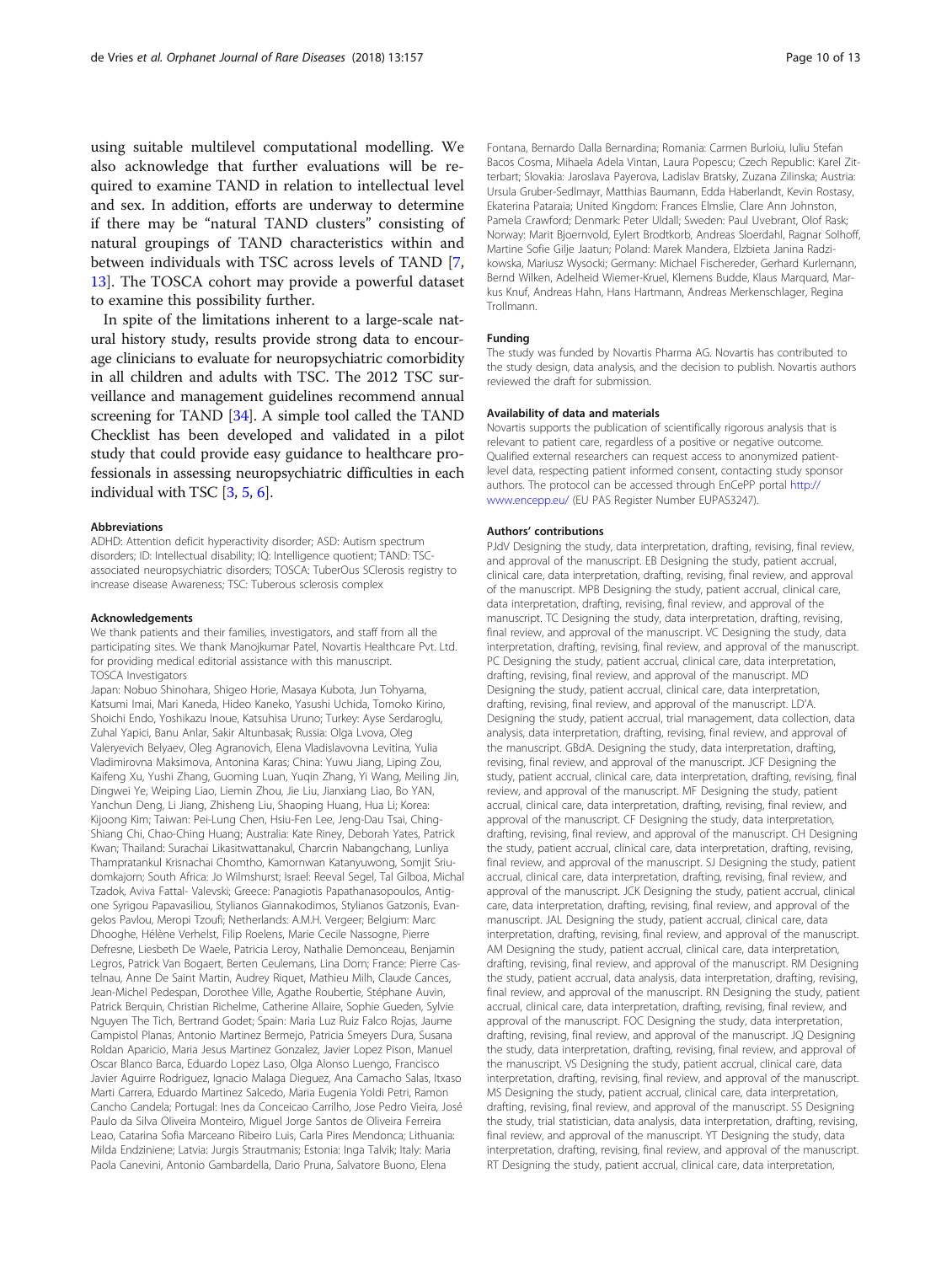drafting, revising, final review, and approval of the manuscript. SY Designing the study, data interpretation, drafting, revising, final review, and approval of the manuscript. BZ Designing the study, patient accrual, clinical care, data interpretation, drafting, revising, final review, and approval of the manuscript. ACJ Designing the study, patient accrual, clinical care, data interpretation, drafting, revising, final review, and approval of the manuscript. All authors read and approved the final manuscript.

#### Ethics approval and consent to participate

All patients (or their legal representatives) provided written informed consent before enrolling in the TOSCA disease registry. The study was designed, implemented, and reported in accordance with the principles of Good Clinical Practice, Good Pharmacoepidemiology Practices of the International Society for Pharmacoepidemiology (ISPE 2008), the STROBE (Strengthening and Reporting of Observational Studies in Epidemiology) guidelines, and the ethical principles laid down in the Declaration of Helsinki, and all local regulations. The study protocol and all amendments were reviewed and approved (if applicable) by independent ethics committee/ institutional review board for each center: National Hospital Organization Central Ethics Committee; Gazi University Clinical Research Ethics Committee; Independent Multidisciplinary Committee on Ethical Review of Clinical Trials; Peking Union Medical College Hospital; Commissie Medische Ethiek UZ Brussel; CNIL (Commission National de l'Informatique et des Libertés), CCTIRS (Comité Consultatif sur le traitement de l'information en matière de recherche dans le domaine de la santé); Comité Etico Investigación Clínica de Euskadi (CEIC-E); Consejeria de Salud y Bienestar Social, Dirección General de Calidad, Investigación, Desarrollo e Innovación, Comité Coordinador de Ética de la Investigación Biomédica de Andalucía; Research Ethics Committee of the University of Tartu (UT REC); Ethikkommission der Medizinischen Universität Graz; North Wales REC – West; Regionala Etikprövningsnämnden i Göteborg; REK – Regionale komiteer for medisinsk og helsefaglig forskningsetikk; Komisja Bioetyczna przy Instytucie "Pomnik Centrum Zdrowia Dziecka"; Ethikkommission bei der Ludwig-Maximilians-Universitat München; Hokkaido University Hospital Independent clinical research Institutional Ethics Committee; Medical Juntendo University Institutional Ethics Committee; National Center for Chile Health and Deveropment of IRB; Osaka University Hospital of IRB; Ethics Committee at Moscow Institute of Pediatrics and Pediatric Surgery; Peking University First Hospital; Sanbo Brain Hospital Capital Medical University; Tianjin Children's Hospital; Childrens Hospital Of Fudan University; Zhongshan Hospital Fudan University; Fudan University Shanghai Cancer Center; The Second Affiliated Hospital of Guangzhou Medical University; The First Affiliated Hospital, Sun Yan-Sen University; The First Affiliated Hospital Of Guangzhou Medical University; Shenzhen Children's Hospital; West China Hospital, Sichuan University; Xijing Hospital; Children's Hospital of Chongqing Medical University; Wuhan Children's Hospital; The second affiliated hospital of Xi'an jiaotong university; Guangdong 999 brain hospital; Seoul National University Hospital Institutional Review Board; National Taiwan University Hospital (NTUH) Research Ethics Committee (REC); Institutional Review Board of the Taichung Veterans General Hospital; Institutional Review Board of Chung Shan Medical University Hospital; Institutional Review Board, Tungs' Taichung MetroHarbor Hospital; Institutional Review Board of National Cheng Kung University Hospital; Metro South Human Research Ethics Committee; Sydney Children's Hospital Network Human Research Ethics Committee; St Vincents Hospital Human Research Ethics Committee; Royal Melbourne Hospital Human Research Ethics Committee; Siriraj Institutional Review Board; The Institutional Review board, Faculty of Medicine, Chulalongkorn University, 3rd Floor, Ananthamahidol Building, King Chulalongkorn Memorial Hospital; The committee on Human Rights Related to Research Involving Human Subjects; Institutional Review board, Royal Thai Army Medical Department IRB RTA, 5th Floor, Phramongkutklaowejvitya Building, Phramongkutklao College of Medicine; Research Ethics Committee, Faculty of Medicine, Chiang Mai University; Research and Development, Queen Sirikit National Institute of Child Health; Human Research Ethics Committee, Faculty of Health Sciences, University of Cape Town; Shaare Zedek Meidcla center Helsinki comittee; Sheba Medical center Helsinki comittee; Tel Aviv Sourasly Medical center Helsinki comittee; General University Hospital of Patras Ethics Committee; Pendeli Children's Hospital Ethics Committee; General University Hospital of Athens "G. Gennimatas" Ethics Committee; Evaggelismos General Hospital Ethics Committee; General University Hospital of Thessaloniki "AHEPA" Ethics Committee; General University Hospital of Ionnina Ethics Committee; METC UMC Utrecht; Direcció General de Regulació, Planificació i Recursos Sanitaris;

Comité Ético de Investigación Clínica del Hospital Universitario Vall d'Hebron de Barcelona, Generalitat de Catalunya.Departament de Salut; Comité Ético de Investigación Clínica Hospital Universitario La Paz; Dirección General de Ordenación e Inspección, Consejería de Sanidad Comunidad de Madrid, Servicios de Control Farmacéutico y Productos Sanitarios; Comité Etico Investigación Clínica del Hospital Universitario y Politécnico de La Fe; Dirección General de Farmàcia i Productes Sanitaris, Generalitat de Valencia; Comité de Ética de la Investigación de Centro de Granada; Instituto Aragonés de Ciencias de la Salud (IACS);; Comité Etico Investigación Clínica Regional del Principado de Asturias;; Comité Etico Investigación Clínica Hospital 12 de Octubre;, Comité Etico Investigación Clínica Hospital Universitario Virgen de la Arrixaca;; Sección de Ordenación e Inspección Farmacéutica Departamento de Salud; Comité Ético de Investigación Clínica del Hospital Universitario del Río Hortega de Valladolid;, Comissão de Ética para a Saúde (CES), Centro Hospitalar de Lisboa Ocidental, EPE; Comissão de Ética para a Saúde (CES), Centro Hospitalar do Porto, E.P.E; Comissão de Ética para a Saúde (CES), Centro Hospitalar Lisboa Central, EPE; Comissão de Ética para a Saúde (CES), Hospital Garcia de Orta, EPE; Comissão de Ética para a Saúde (CES), Centro Hospitalar de São João, EPE; Comissão de Ética para a Saúde (CES), Hospital Professor Doutor Fernando Fonseca, EPE; Comissão de Ética para a Saúde (CES), Centro Hospitalar do Algarve, EPE (Unidade de Faro); LUHS Kaunas Regional Biomedical Research Ethics Committee; Paula Stradiņa klīniskās universitātes slimnīcas, Attīstības biedrības Klīniskās izpētes Ētikas komiteja, Ethics Committee for Clinical Research; Komisija Republike Slovenije za medicinsko etiko; Comitato Etico Indipendente Presso La Fondazione Ptv Policlinico Tor Vergata Di Roma; Comitato Etico Regione Calabria Sezione Centro c/o A.O.U. Mater Domini Di Catanzaro; Comitato Etico Azienda Ospedaliera Universitaria Di Cagliari; Comitato Etico Cardarelli-Santobono c/o Ao Cardarelli; Comitato Etico Per La Sperimentazione Clinica Delle Province Di Verona E Rovigo, Presso Aoui Verona; Eticka Komise Fn Brno; Eticka Komisia Dfnsp Bratislava; Eticka Komisia Pri Dfn Kosice; Eticka Komisia Bratislavskeho Samospravneho Kraja; Comisia Națională de Bioetică a Medicamentului și a Dispozitivelor Medicale; Comitato Etico Milano area 1 c/o ASST FBF Sacco - P.O. L. Sacco; Comité de Ética de la Investigación de Centro Hospital Universitario Virgen del Rocío; Comité Ético de Investigación Clínica Fundació Sant Joan de Déu Generalitat de Catalunya. Departament de Salut; Comité Ético de Investigación Clínica Hospital Infantil Universitario Niño Jesús; Consejería de Sanidad Dirección General de Salus Pública Junta de Castilla León; Dirección General de Asistencia Sanitaria, Consejería de Sanidad Gobierno del Principado de Asturias; Dirección General de Planificación, Ordenación Sanitaria y Farmacéutica e Investigación, Consejeria de Sanidad y Política Social Región de Murcia; Ethics Committee at Moscow Institute of Pediatrics and Pediatric Surgery; Paula Stradiņa klīniskās universitātes slimnīcas, Attīstības biedrības Klīniskās izpētes Ētikas komiteja, Ethics Committee for Clinical Research; The First Affiliated Hospital of The Fourth Military Medical University; Zhongshan hospital fudan university.

#### Consent for publication

All patients were informed that the reason for enrolling in the study was to collect natural history data for scientific analysis and publication (an obligation mandated by the Good Clinical Practice guidelines) and they signed consent forms with that understanding.

#### Competing interests

P.J.dV., E.B., T.C., V.C., P.C., G.B.d'A., J.C.K., J.C.F., M.F., C.F., C.H., S.J., R.N., F.O'C, J.Q., M.S., R.T., M.D., J.A.L., A.M., S.Y., M.P.B., B.Z. and A.C.J. received honoraria and support for the travels from Novartis. V.C. received personal fees for consulting, lecture fees and travel from Actelion, Bayer, Biogen Idec, Boehringer Ingelheim, Gilead, GSK, MSD, Novartis, Pfizer, Roche, Sanofi; grants from Actelion, Boehringer Ingelheim, GSK, Pfizer, Roche; personal fees for developing educational material from Boehringer Ingelheim and Roche. P.J.dV. has been on the study steering group of the EXIST-1, 2 and 3 studies sponsored by Novartis, and co-PI on two investigator-initiated studies partfunded by Novartis. RN received grant support, paid to her institution, from Eisai and lectures fees from Nutricia, Eisai, Advicenne and GW Pharma. Y.T. received personal fee from Novartis for lecture and for copyright of referential figures from the journals, and received grant from Japanese government for intractable epilepsy research. S.J. was partly financed by the EC Seventh Framework Programme (FP7/2007–2013; EPISTOP, grant agreement no. 602391), the Polish Ministerial funds for science (years 2013–2018) for the implementation of international cofinanced project and the grant EPIMARKER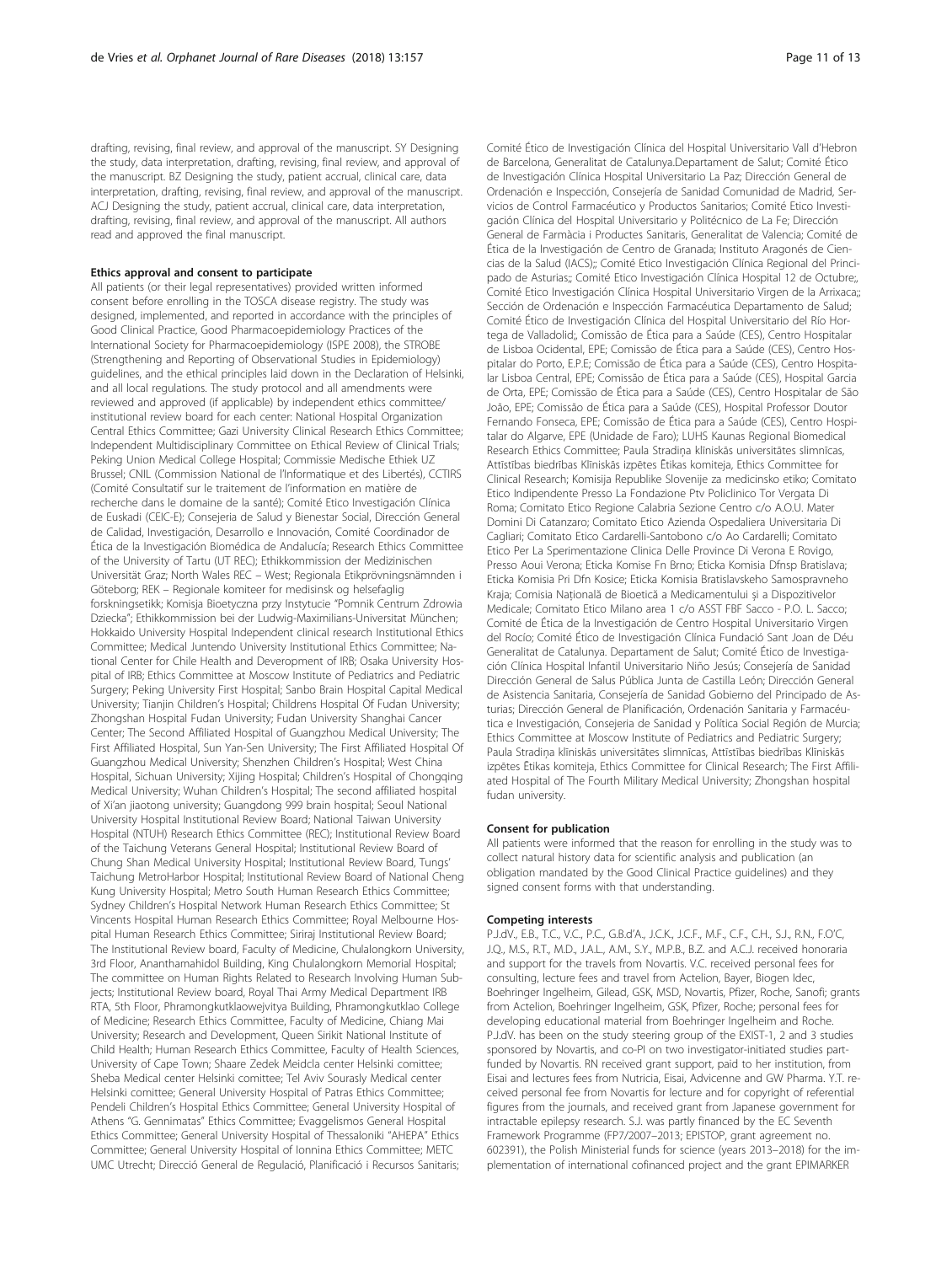<span id="page-11-0"></span>of the Polish National Center for Research and Development No STRA-TEGMED3/306306/4/2016. J.C.K., P.C., C.H., J.A.L., and J.Q. received research grant from Novartis. R.M., L.D'A. and S.S. are employees of Novartis. V.S. reported no competing interest. This study was funded by Novartis Pharma AG. All authors approved the final version of the manuscript prior to submission.

## Publisher's Note

Springer Nature remains neutral with regard to jurisdictional claims in published maps and institutional affiliations.

#### Author details

<sup>1</sup> Division of Child and Adolescent Psychiatry, University of Cape Town, 46 Sawkins Road, Rondebosch, Cape Town 7700, South Africa. <sup>2</sup>Research and Clinical Institute of Pediatrics, Pirogov Russian National Research Medical University, Moscow, Russian Federation. <sup>3</sup>SPS Pediatrična Klinika, Ljubljana, Slovenia. <sup>4</sup>TSA Tuberous Sclerosis Association, Nottingham, UK. <sup>5</sup>Hôpital Louis Pradel, Claude Bernard University Lyon 1, Lyon, France. <sup>6</sup>Tor Vergata University Hospital, Rome, Italy. <sup>7</sup>Karolinska University Hospital, Stockholm, Sweden. <sup>8</sup>Novartis Farma S.p.A, Origgio, Italy. <sup>9</sup>Association Sclérose Tubéreuse de Bourneville, Gradignan, France. <sup>10</sup>Centro Hospitalar Lisboa Ocidental, Lisbon, Portugal. 11Universitätsklinik für Kinder-und Jugendheilkunde, Vienna, Austria. <sup>12</sup>Associazione Sclerosi Tuberosa ONLUS, Milan, Italy. <sup>13</sup>European Tuberous Sclerosis Complex Association, In den Birken, Dattein, Germany. <sup>14</sup>Vivantes-Klinikum Neukölln, Berlin, Germany. <sup>15</sup>Department of Child Neurology, Warsaw Medical University, Warsaw, Poland. <sup>16</sup>Sussex Kidney Unit, Royal Sussex County Hospital, Brighton, UK. <sup>17</sup>The Tuberous Sclerosis Multidisciplinary Management Clinic, Sydney Children's Hospital, Randwick, NSW, Australia. <sup>18</sup>Hospital Universitari Vall d'Hebron, Barcelona, Spain.<br><sup>19</sup>Institute of Biomedicine, University of Leon, Leon, Spain. <sup>20</sup>Department of Pediatric Neurology, Necker Enfants Malades Hospital, Paris Descartes University, Paris, France. <sup>21</sup>Institute of Child Health, University College London, London, UK. <sup>22</sup>Department of Pediatrics, Peking University People's Hospital (PKUPH), Beijing, China. <sup>23</sup>Tallinn Children Hospital, Tallinn, Estonia. <sup>24</sup>Klinikverbund Kempten-Oberallgäu gGmbH, Kempten, Germany. <sup>25</sup>Novartis Healthcare Pvt. Ltd, Hyderabad, India. <sup>26</sup>National Epilepsy Center, Shizuoka Institute of Epilepsy and Neurological Disorders, NHO, 886 Urushiyama, Aoi-ku, Shizuoka, Japan. 27Hôpital Nord, Saint Etienne, France. <sup>28</sup>"St. Sophia" Children's Hospital, Athens, Greece. 29University Medical Center, Utrecht, The Netherlands. <sup>30</sup>UZ Brussel Vrije Universiteit Brussel, Brussels, Belgium.

## Received: 16 January 2018 Accepted: 29 August 2018 Published online: 10 September 2018

#### References

- Crino PB, Nathanson KL, Henske EP. The tuberous sclerosis complex. N Engl J Med. 2006;355:1345–56.
- 2. Krueger DA, Northrup H. Tuberous sclerosis complex surveillance and management: recommendations of the 2012 international tuberous sclerosis complex consensus conference. Pediatr Neurol. 2013;49:255–65.
- 3. Curatolo P, Moavero R, de Vries PJ. Neurological and neuropsychiatric aspects of tuberous sclerosis complex. Lancet Neurol. 2015;14:733–45.
- 4. Curatolo P, Verdecchia M, Bombardieri R. Tuberous sclerosis complex: a review of neurological aspects. Eur J Paediatr Neurol. 2002;6:15–23.
- 5. de Vries PJ, Whittemore VH, Leclezio L, Byars AW, Dunn D, Ess KC, Hook D, King BH, Sahin M, Jansen A. Tuberous sclerosis associated neuropsychiatric disorders (TAND) and the TAND checklist. Pediatr Neurol. 2015;52:25–35.
- 6. Leclezio L, Jansen A, Whittemore VH, de Vries PJ. Pilot validation of the tuberous sclerosis-associated neuropsychiatric disorders (TAND) checklist. Pediatr Neurol. 2015;52:16–24.
- 7. Leclezio L, de Vries P. Towards an improved understanding of TSCassociated neuropsychiatric disorders (TAND). Adv Autism. 2016;2:76–83.
- 8. Prather P, de Vries PJ. Behavioral and cognitive aspects of tuberous sclerosis complex. J Child Neurol. 2004;19:666–74.
- 9. Muzykewicz DA, Newberry P, Danforth N, Halpern EF, Thiele EA. Psychiatric comorbid conditions in a clinic population of 241 patients with tuberous sclerosis complex. Epilepsy Behav. 2007;11:506–13.
- 10. Hunt A. Development, behaviour and seizures in 300 cases of tuberous sclerosis. J Intellect Disabil Res. 1993;37(Pt 1):41–51.
- 11. Gillberg IC, Gillberg C, Ahlsen G. Autistic behaviour and attention deficits in tuberous sclerosis: a population-based study. Dev Med Child Neurol. 1994; 36:50–6.
- 12. de Vries PJ, Hunt A, Bolton PF. The psychopathologies of children and adolescents with tuberous sclerosis complex (TSC): a postal survey of UK families. Eur Child Adolesc Psychiatry. 2007;16:16–24.
- 13. Leclezio L, Gardner-Lubbe S, de Vries PJ. Is it feasible to identify natural clusters of TSC-associated neuropsychiatric disorders (TAND)? Pediatr Neurol. 2018;81:38–44.
- 14. Hunt A. Tuberous sclerosis: a survey of 97 cases. III: family aspects. Dev Med Child Neurol. 1983;25:353–7.
- 15. Wilde L, Eden K, de Vries P, Moss J, Welham A, Oliver C. Self-injury and aggression in adults with tuberous sclerosis complex: frequency, associated person characteristics, and implications for assessment. Res Dev Disabil. 2017;64:119–30.
- 16. de Vries PJ, Howe CJ. The tuberous sclerosis complex proteins--a GRIPP on cognition and neurodevelopment. Trends Mol Med. 2007;13:319–26.
- 17. Ehninger D, de Vries PJ, Silva AJ. From mTOR to cognition: molecular and cellular mechanisms of cognitive impairments in tuberous sclerosis. J Intellect Disabil Res. 2009;53:838–51.
- 18. Waltereit R, Japs B, Schneider M, de Vries PJ, Bartsch D. Epilepsy and Tsc2 haploinsufficiency lead to autistic-like social deficit behaviors in rats. Behav Genet. 2011;41:364–72.
- 19. Schneider M, de Vries PJ, Schonig K, Rossner V, Waltereit R. mTOR inhibitor reverses autistic-like social deficit behaviours in adult rats with both TSC2 haploinsufficiency and developmental status epilepticus. Eur Arch Psychiatry Clin Neurosci. 2017;267(5):455–63.
- 20. Tsai P, Sahin M. Mechanisms of neurocognitive dysfunction and therapeutic considerations in tuberous sclerosis complex. Curr Opin Neurol. 2011;24:106–13.
- 21. Wong AM, Wang HS, Schwartz ES, Toh CH, Zimmerman RA, Liu PL, Wu YM, Ng SH, Wang JJ. Cerebral diffusion tensor MR tractography in tuberous sclerosis complex: correlation with neurologic severity and tract-based spatial statistical analysis. AJNR Am J Neuroradiol. 2013;34: 1829–35.
- 22. Ridler K, Bullmore ET, De Vries PJ, Suckling J, Barker GJ, Meara SJ, Williams SC, Bolton PF. Widespread anatomical abnormalities of grey and white matter structure in tuberous sclerosis. Psychol Med. 2001;31: 1437–46.
- 23. Jansen FE, Braams O, Vincken KL, Algra A, Anbeek P, Jennekens-Schinkel A, Halley D, Zonnenberg BA, van den Ouweland A, van Huffelen AC, et al. Overlapping neurologic and cognitive phenotypes in patients with TSC1 or TSC2 mutations. Neurology. 2008;70:908–15.
- 24. Au KS, Williams AT, Roach ES, Batchelor L, Sparagana SP, Delgado MR, Wheless JW, Baumgartner JE, Roa BB, Wilson CM, et al. Genotype/ phenotype correlation in 325 individuals referred for a diagnosis of tuberous sclerosis complex in the United States. Genet Med. 2007;9:88–100.
- 25. van Eeghen AM, Black ME, Pulsifer MB, Kwiatkowski DJ, Thiele EA. Genotype and cognitive phenotype of patients with tuberous sclerosis complex. Eur J Hum Genet. 2012;20:510–5.
- 26. Wong HT, McCartney DL, Lewis JC, Sampson JR, Howe CJ, de Vries PJ. Intellectual ability in tuberous sclerosis complex correlates with predicted effects of mutations on TSC1 and TSC2 proteins. J Med Genet. 2015;52:815–22.
- 27. Kingswood JC, Bruzzi P, Curatolo P, de Vries PJ, Fladrowski C, Hertzberg C, Jansen AC, Jozwiak S, Nabbout R, Sauter M, et al. TOSCA - first international registry to address knowledge gaps in the natural history and management of tuberous sclerosis complex. Orphanet J Rare Dis. 2014;9:182.
- 28. Kingswood JC, d'Augeres GB, Belousova E, Ferreira JC, Carter T, Castellana R, Cottin V, Curatolo P, Dahlin M, de Vries PJ, et al. TuberOus SClerosis registry to increase disease awareness (TOSCA) - baseline data on 2093 patients. Orphanet J Rare Dis. 2017;12:2.
- 29. International Conference on Harmonisation of Technical Requirements for Registration of Pharmaceuticals for Human Use (ICH) adopts Consolidated Guideline on Good Clinical Practice in the Conduct of Clinical Trials on Medicinal Products for Human Use. Int Dig Health Legis 1997, 48:231–234.
- 30. World Medical Association Declaration of Helsinki. Ethical principles for medical research involving human subjects. JAMA. 2013;310(2194):2191.
- 31. American Psychiatric Association. Diagnostic and statistical manual of mental disorders. 5th ed. Arlington: American Psychiatric Publishing; 2013.